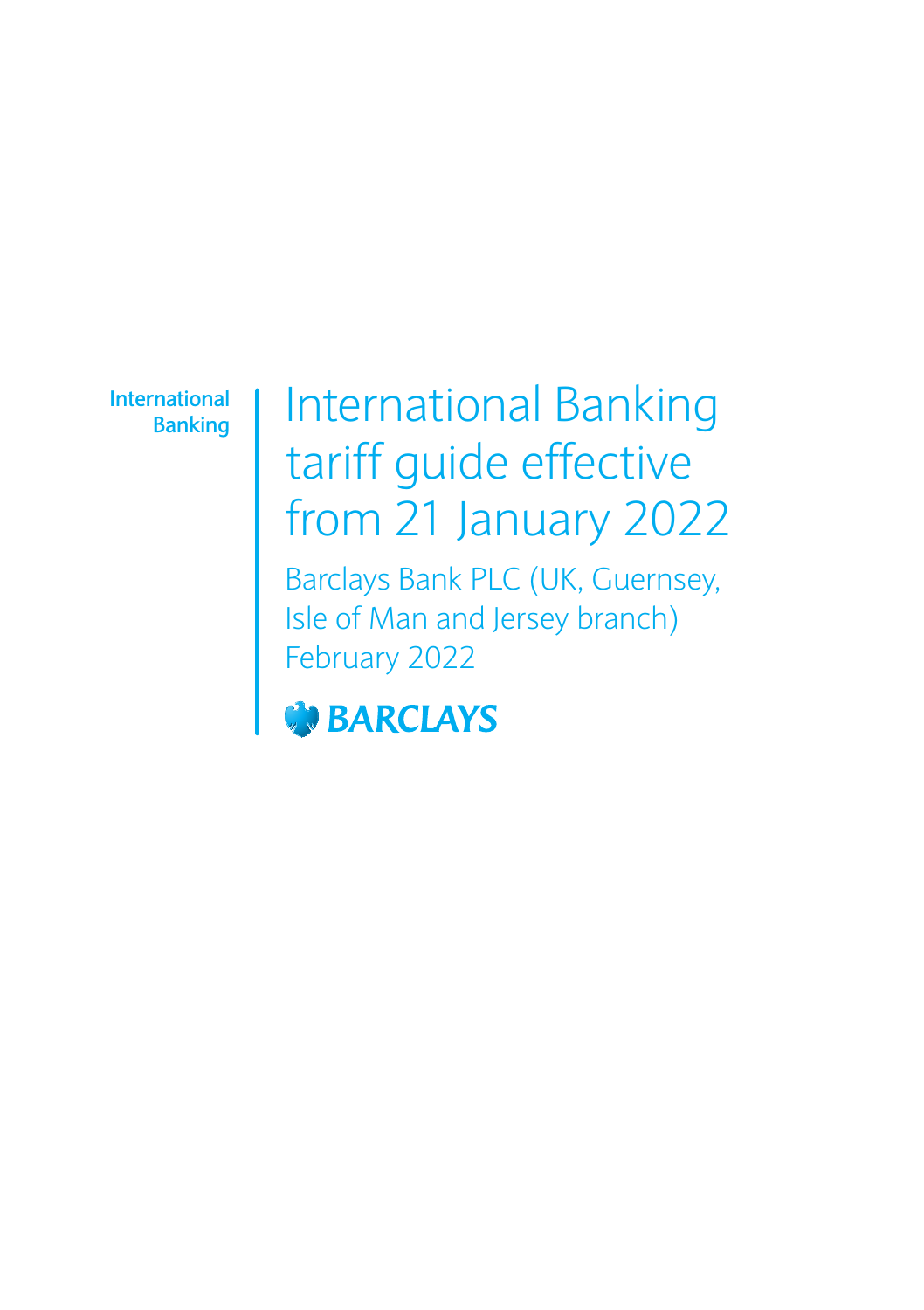# **Contents**

#### **Service charges**

- Services currently available to new applicants
- International Banking Service fees in other currencies

#### **Day-to-day banking charges**

- General services
- Counter services
- Other account service charges

#### **Payment charges**

- General payments
- Bill payments/Faster Payments Service (FPS)
- CHAPS payments

#### **International payments**

• SEPA Credit Transfers (SCT)

#### **Debit card charges**

• Debit card charges

#### **Liquidity Fee**

• Liquidity fee explained

#### **Overdrafts and Emergency Borrowing – sterling account**

- Arranged overdrafts
- Overdraft Daily Fee
- How much are the arranged Overdraft Daily Fees?
- Representative Example
- Emergency Borrowing
- Unpaid Transaction Fee
- Buffers
- Only one type of fee a day
- Monthly cap on unarranged overdraft charges
- How it all works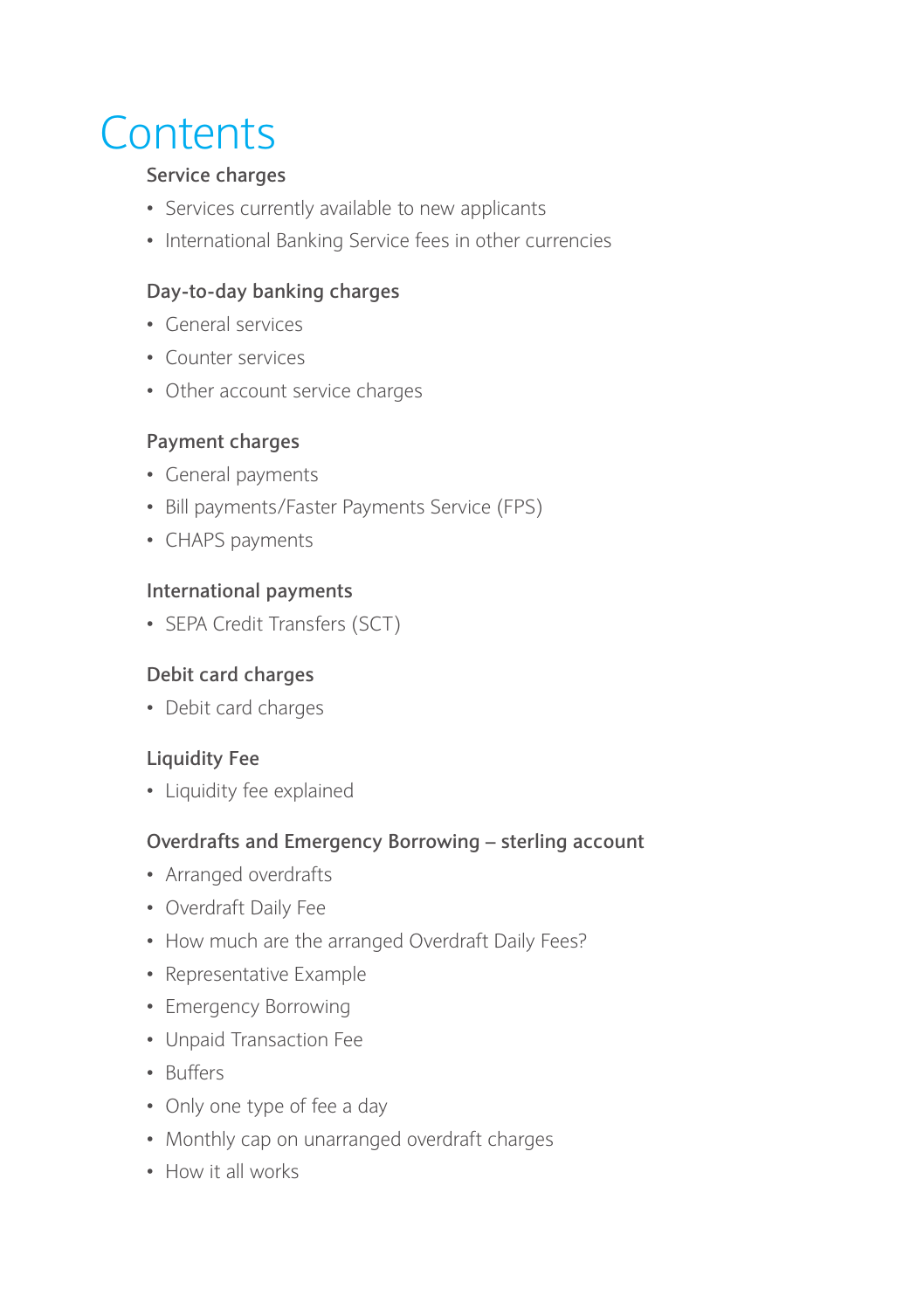#### **Overdrafts – euro and US dollar**

- Arranged overdrafts
- Unpaid Transaction Fee
- Overdraft charges

#### **Other information**

- Charging dates
- Faster Payments Service (FPS)
- SEPA Credit Transfers (SCT)
- Standing orders
- Further information
- Contact details

#### **Glossary of terms**

#### **Appendix**

• Services no longer available to new applicants

This guide relates to all individual clients using International Banking services (excluding Private Banking) and new clients offered the services set out on page three. Our interest rates can be found at barclays.com/international/interestrates

Where fees and charges in this guide are quoted in sterling and debited in another currency, the sterling equivalent will be exchanged at the applicable daily exchange rate.\*

To be read in conjunction with our terms and conditions, product and service specific information.

Please ensure you advise your account holding centre or Relationship Manager immediately if your personal details change.

\* The Barclays foreign exchange rate will be applied on the day of the charge.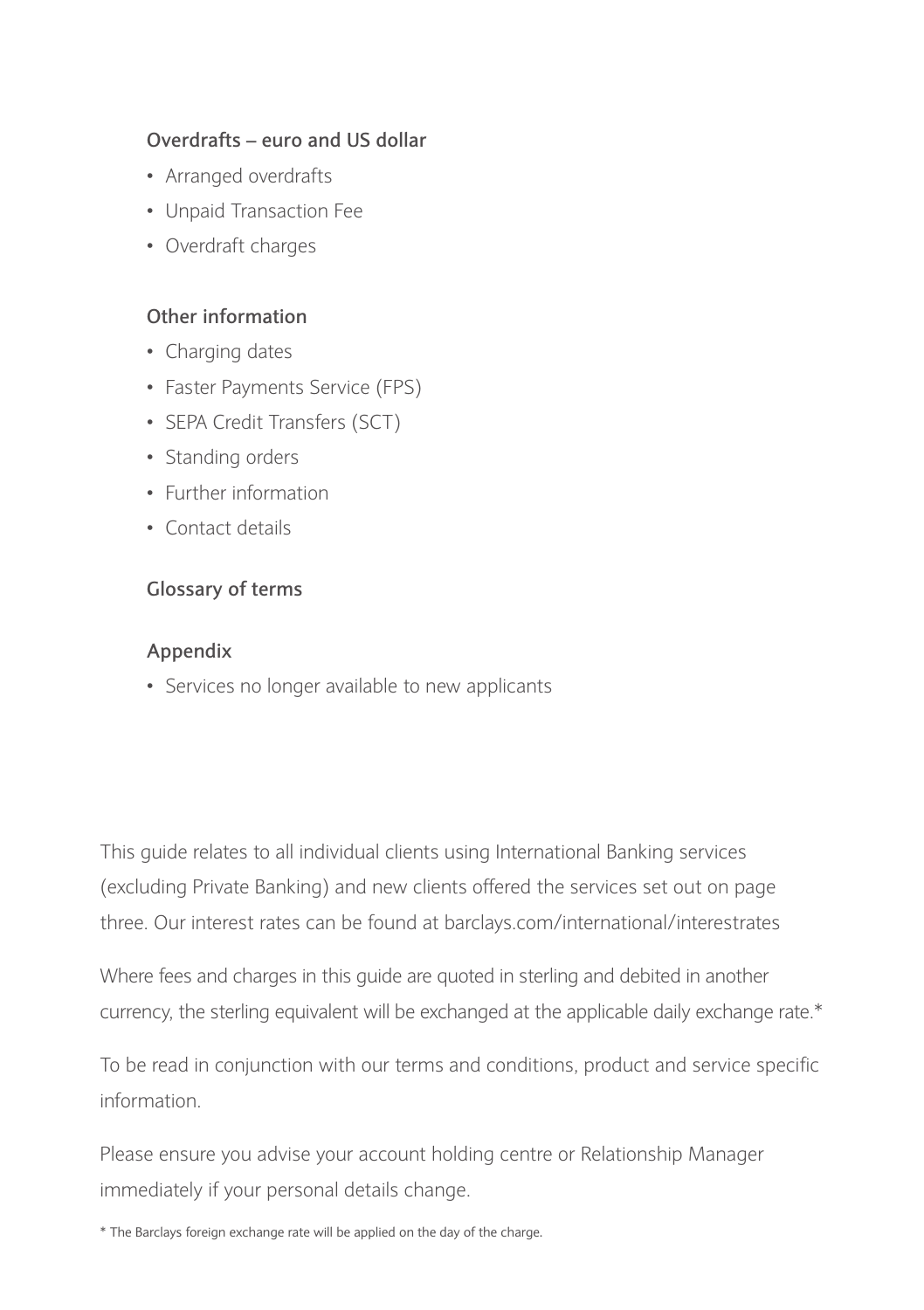# Service charges

## Services currently available to new applicants

| Proposition                                                                                                                                                                           | <b>Sterling</b> | US dollar | Euro   |
|---------------------------------------------------------------------------------------------------------------------------------------------------------------------------------------|-----------------|-----------|--------|
| Relationship Service                                                                                                                                                                  | Free            | Free      | Free   |
| International Banking Service for<br>account holders with £100,000 or more<br>(or currency equivalent) of cash or<br>investments or a combination of the<br>two with us               | Free            | Free      | Free   |
| International Banking Service monthly<br>fee for account holders with less than<br>£100,000 (or currency equivalent) of<br>cash or investments or a combination<br>of the two with us | f4000           | \$52.00   | €45.00 |

For service propositions that are no longer available to new applicants please see the Appendix on page 23.

## Current International Banking Service monthly fee in other currencies

The currency exchange rate is calculated as the average of the last 2 years' exchange rates.

| <b>Sterling</b> | บร<br>dollar | Euro  | Australian<br>dollar | Canadian<br>dollar | Japanese yen |
|-----------------|--------------|-------|----------------------|--------------------|--------------|
| 40.00           | 52.00        | 45.00 | 72.00                | 68.00              | 5.800.00     |

| New Zealand | South        | <b>Swiss franc</b> | <b>Hong Kong</b> | Singapore |
|-------------|--------------|--------------------|------------------|-----------|
| dollar      | African rand |                    | dollar           | dollar    |
| 77.00       | 730.00       | 51.00              | 410.00           | 71.00     |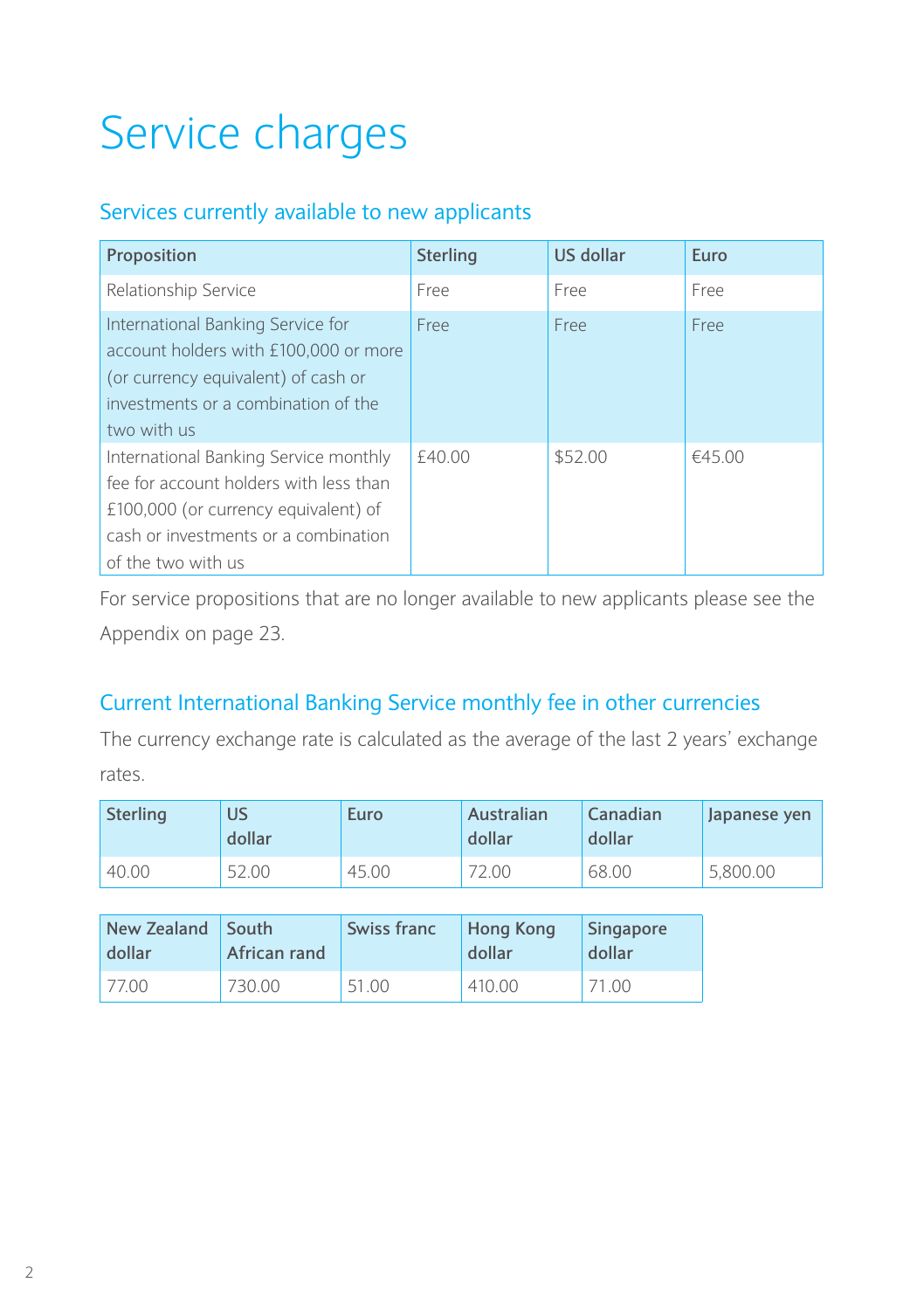# Day-to-day banking charges

All charges are represented in sterling. Where these apply to currency accounts the currency equivalent as at the date of the charge§ will be applied to the account.

| <b>General services</b>                                                                                                      | <b>Tariff</b>                                                                      |
|------------------------------------------------------------------------------------------------------------------------------|------------------------------------------------------------------------------------|
| Diarised statements                                                                                                          | Free                                                                               |
| Copy Statements                                                                                                              | Free                                                                               |
| Cheque books                                                                                                                 | Free                                                                               |
| Cancelling a cheque                                                                                                          | Free                                                                               |
| Cheques you have paid in which could not be credited<br>to your account due to insufficient funds in the drawer's<br>account | £5.00 per item                                                                     |
| Direct presentation (Special or Express Cheque service)<br>. Minimum cheque value to be £1,000                               | £20.00                                                                             |
| Unpaid Transaction Fee<br>When we refuse a payment due to lack of funds                                                      | £8<br>Maximum cost in a day and a<br>maximum of £32 per monthly<br>charging period |

| <b>Counter services</b>                                                                                                                                                                        |                                              |
|------------------------------------------------------------------------------------------------------------------------------------------------------------------------------------------------|----------------------------------------------|
| Sterling notes<br>• Cash withdrawal in pounds of £5,000 or more in the Isle of Man or the<br>Channel Islands from a sterling account<br>• Fee charged for total cash withdrawal in any one day | $1\%$ of<br>transaction<br>value             |
| Currency notes<br>• Paid in to or withdrawn from non sterling accounts                                                                                                                         | $2\%$ of<br>transaction total;<br>min £10.00 |

| Other account service charges                                                                                                                                  | Online                         | Telephone |
|----------------------------------------------------------------------------------------------------------------------------------------------------------------|--------------------------------|-----------|
| Certificates of interest service charges<br>• South African residents                                                                                          | No charge $\vert$ No charge    |           |
| • All other clients (per certificate, per tax year)<br>Please note: Certificates can be requested for accounts held in individual, joint or<br>multiple names. | $\sqrt{\frac{1}{1}}$ No charge |           |

§ The Barclays foreign exchange rate will be applied on the day of the charge.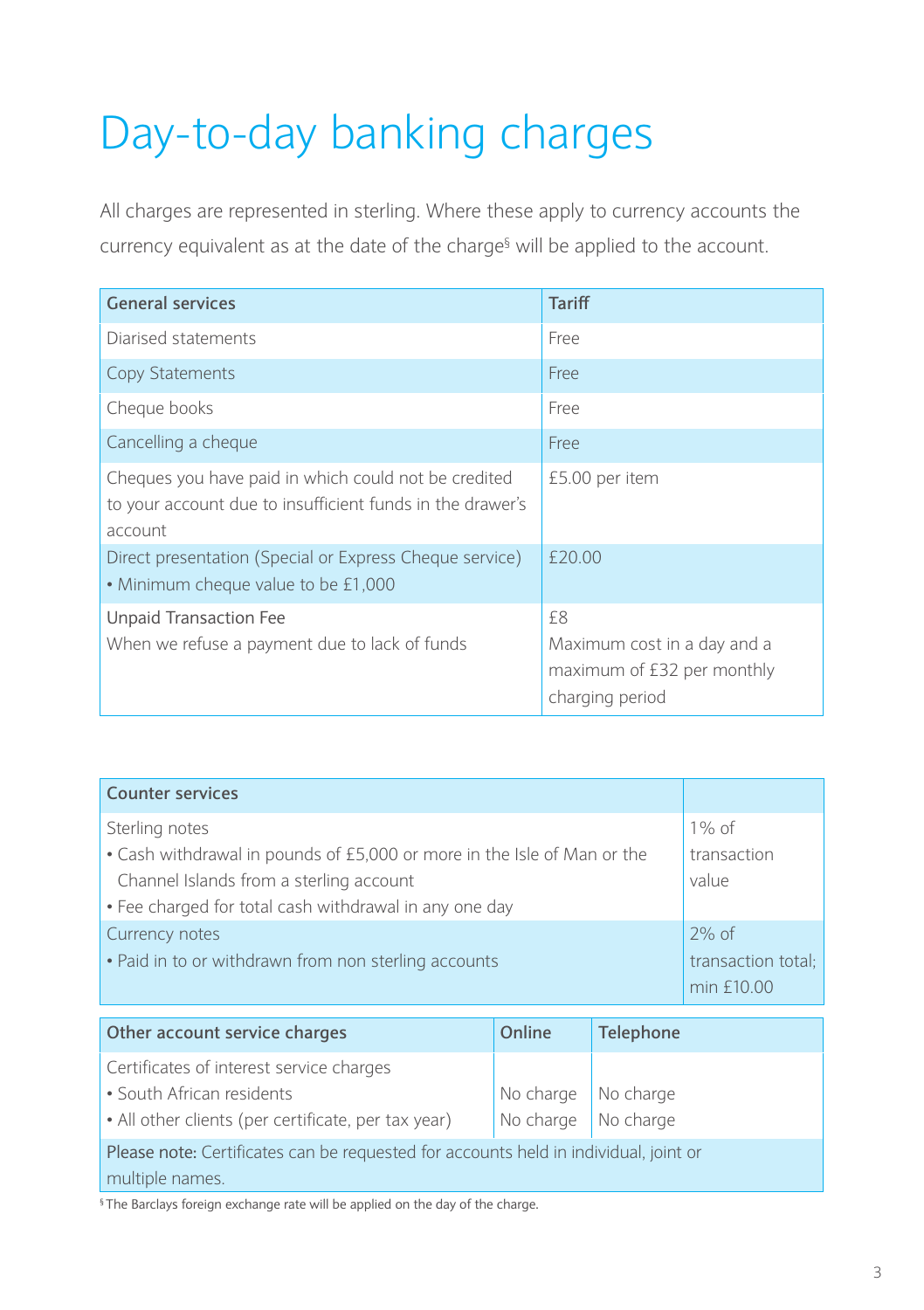| General authority<br>• Set-up fee for giving authority for another individual to carry<br>out certain activities on your account                                                              | £25.00                                |
|-----------------------------------------------------------------------------------------------------------------------------------------------------------------------------------------------|---------------------------------------|
| Items sent by registered mail                                                                                                                                                                 | £10.00                                |
| Use of courier service<br>• Including VAT where applicable                                                                                                                                    | At cost, subject to £50.00<br>minimum |
| Courier mail<br>• A special service for clients who reside in Nigeria                                                                                                                         | £50.00 per annum                      |
| <b>Barclays Currency Current Account</b><br>• Fee if average balance falls below US\$2,000 or currency<br>equivalent in each quarter<br>. Excluding accounts in sterling, US dollar and euro. | £7.00 per quarter                     |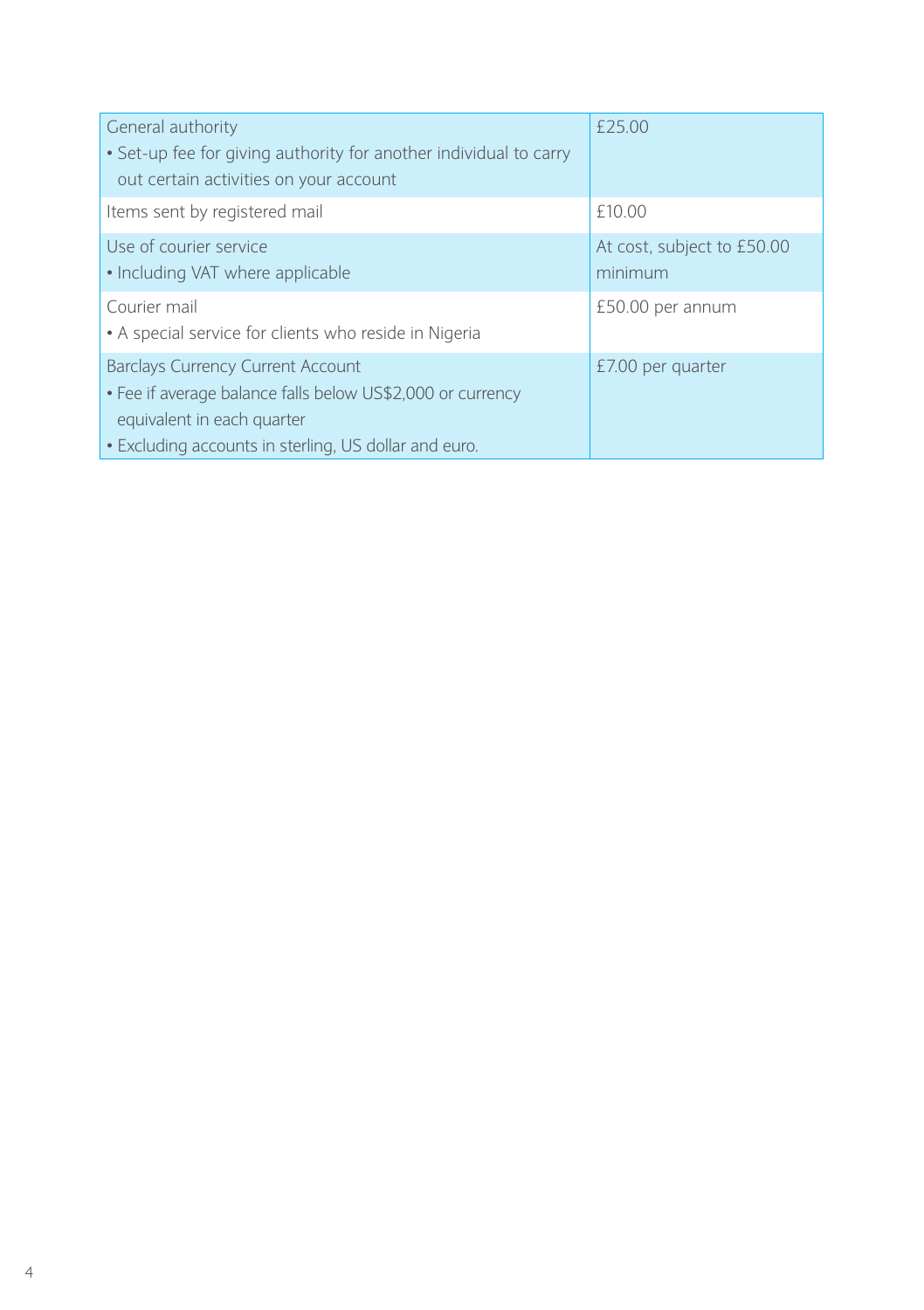# Payment charges

Access to our website may be limited in some countries due to the prohibited transmission of encrypted data over telephone lines. Please check the legal position in your country of residence.

| <b>General payments</b>                                                                                        | <b>Tariff</b>                               |
|----------------------------------------------------------------------------------------------------------------|---------------------------------------------|
| Banker's draft                                                                                                 | £25.00                                      |
| • Banker's draft collected in person at the account holding branch<br>• Banker's draft sent by registered mail | • No additional<br>fee<br>• £10.00 per item |
|                                                                                                                | additional fee                              |

| Sending money within the UK – bill payments/Faster Payments Service<br>$(FPS)*$                                      |                                                                        |
|----------------------------------------------------------------------------------------------------------------------|------------------------------------------------------------------------|
| Up to £100,000 if made via online<br>• via FPS (same day service) if applicable                                      | Free                                                                   |
| Up to £50,000 via FPS if made via phone. If above £50,000 payment will<br>be made via CHAPS (charges detailed below) | Payment will<br>be sent via our<br><b>CHAPS</b> service<br>(see below) |

\* For further information on our FPS please see section in 'Other information'.

| Sending money within the UK - CHAPS payments                            |        |
|-------------------------------------------------------------------------|--------|
| Online CHAPS                                                            | £15.00 |
| . Online same day sterling payment to a sterling account within the UK, |        |
| Isle of Man or the Channel Islands                                      |        |
| Manual CHAPS (via written instruction or telephone)                     | £35.00 |
| • Manual same day sterling payment to a sterling account within the UK, |        |
| Isle of Man or the Channel Islands                                      |        |
| CHAPS inward payment                                                    | Free   |
| • Payment received into your sterling account                           |        |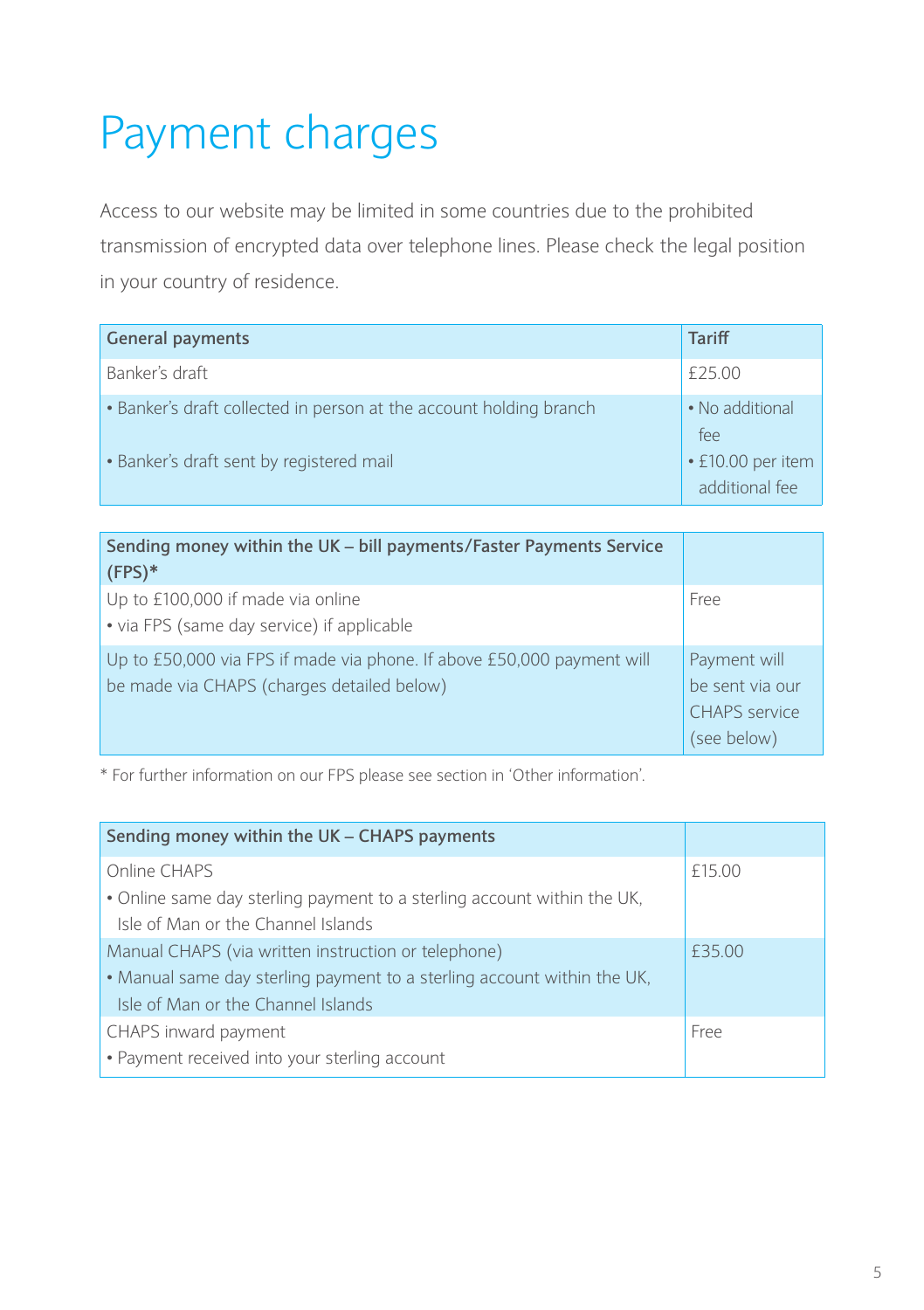# International payments

Access to our website may be limited in some countries due to the prohibited transmission of encrypted data over telephone lines. Please check the legal position in your country of residence.

| International payments                     |        |
|--------------------------------------------|--------|
| International payment                      |        |
| - Letter, Fax, or Face to Face instruction | £35.00 |
| International payment                      |        |
| - Telephone instruction                    | £35.00 |
| International payment                      |        |
| - Online banking or Banking app payment*   | f1500  |

| Other charges                                                                                                                                                                                                                                                                                                                                                                                                                                                                                                                                                                                                                                                                                                                    | <b>Tariff</b>                                                                                                                                                                                                                                                                                                            |
|----------------------------------------------------------------------------------------------------------------------------------------------------------------------------------------------------------------------------------------------------------------------------------------------------------------------------------------------------------------------------------------------------------------------------------------------------------------------------------------------------------------------------------------------------------------------------------------------------------------------------------------------------------------------------------------------------------------------------------|--------------------------------------------------------------------------------------------------------------------------------------------------------------------------------------------------------------------------------------------------------------------------------------------------------------------------|
| For payments that you make in Euros to a SEPA country the SWIFTBIC and<br>IBAN are key pieces of information. The SEPA countries are the EU countries<br>and their territories, UK (including UK Crown Dependencies), Iceland,<br>Liechtenstein, Norway, Monaco, San Marino and Switzerland. For a SEPA<br>payment the SWIFTBIC is optional except when the payment is made to<br>or from a non-EEA SEPA country.<br>The SWIFTBIC is mandatory for an International Payment which is not a<br>SEPA Credit Transfer. Your payment may be returned or rejected by the<br>beneficiary bank if you fail to supply the correct details. If you do not have<br>these details your beneficiary should be able to provide you with them. | Free                                                                                                                                                                                                                                                                                                                     |
| <b>Barclays Overseas Delivery Charges</b><br>• If you chose to pay all the charges then an additional Barclays Overseas<br>Delivery Charge may apply to cover any additional costs that may be<br>incurred in the overseas country. If you chose not to pay all the charges<br>then the additional costs will be borne by the recipient. The Barclays<br>Overseas Delivery Charge will vary depending on the country that you are<br>sending the payment to, and in some cases will depend on the amount<br>that you are sending.                                                                                                                                                                                                | Further information<br>on specific charges<br>can be obtained<br>from a Barclays<br>International<br><b>Banking Centre or</b><br>our Overseas<br>Delivery Charges<br>brochure. If you are<br>making the payment<br>online, an indicative<br>charge will be<br>displayed on screen<br>prior to the payment<br>being made. |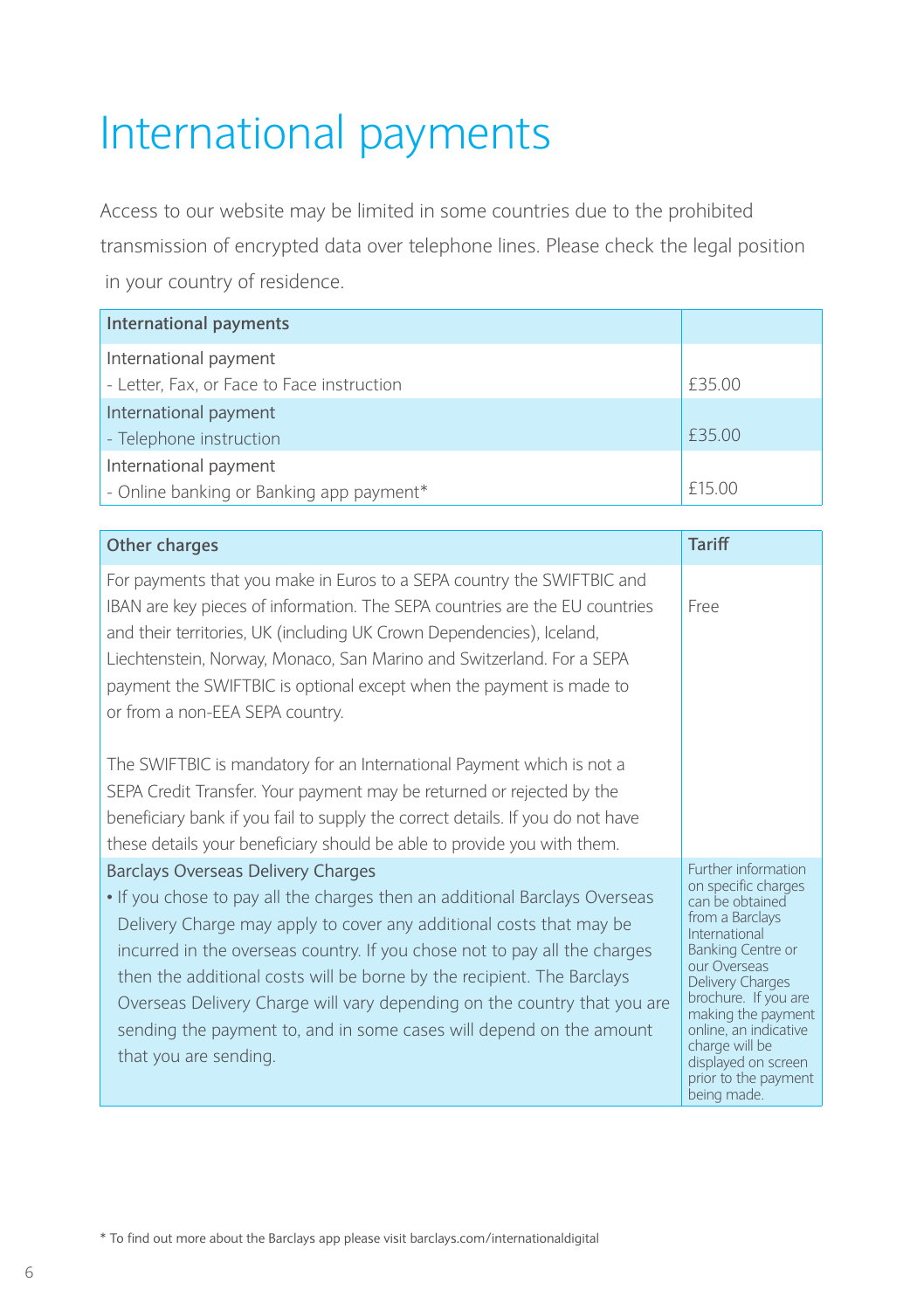| Other charges (continued)                                                        |    |
|----------------------------------------------------------------------------------|----|
| For payments remitted in the European Economic Area (EEA) to any                 |    |
| EU countries and their territories (including UK Crown Dependencies), Iceland,   |    |
| Liechtenstein, Norway, Monaco, San Marino and Switzerland the "pay all           |    |
| charges" option may not be available and therefore Barclays Overseas Delivery    |    |
| Charge may not be applicable.                                                    |    |
| USD cover charge: A cover charge is levied for any payment made in US dollars    | £3 |
| which is going to a beneficiary outside the US. For payments sent with charging  |    |
| options SHA or BEN this amount will be deducted from the principal amount        |    |
| being sent (in addition to the transaction fee in the case of BEN). For charging |    |
| option OUR, the cover charge will be debited from the chosen charging account    |    |
| in addition to the transaction fee and any Overseas Delivery Charges.            |    |

## SEPA Credit Transfers (SCT)

| SCT - Euros only                                                     | £35 or currency |
|----------------------------------------------------------------------|-----------------|
| • Letter, Fax, Standing Order, Face to Face or Telephone instruction | equivalent      |
| $SCT - Euros only$<br>• Online banking or Barclays app payment*      | no fee          |

For further information on SCT please see section in other information.

| International payments – other charges                                                                                                                                                                                                                                                                                                       |                                     |
|----------------------------------------------------------------------------------------------------------------------------------------------------------------------------------------------------------------------------------------------------------------------------------------------------------------------------------------------|-------------------------------------|
| Inward International Payment Charge<br>• Receiving money from outside the UK, Isle of Man or the Channel Islands<br>(depending on where your account is held)                                                                                                                                                                                | £6.00 or<br>currency<br>equivalent  |
| *Not Applicable if: -<br>• the remitter has paid all the charges (this option is only available on<br>payments remitted outside of the EEA)<br>• the payment is in euros/other European Economic Area (EEA) state<br>currency and conforms to SEPA<br>• Receiving a EUR payment from within the EEA and your account is<br>located in the UK |                                     |
| Payment details incomplete/incorrect<br>If we are required to amend or repair a payment on your behalf prior to it<br>being sent                                                                                                                                                                                                             | £20.00 or<br>currency<br>equivalent |
| Payment enguiry<br>• We may charge for enguiries that we receive in relation to each payment<br>instruction. We will advise you of the charge prior to initiating the<br>investigation on your behalf and you will not be charged if we have made<br>an error                                                                                | £20.00 or<br>currency<br>equivalent |
| Payment recall<br>If you request us to try to recall or amend a payment on your behalf                                                                                                                                                                                                                                                       | £20.00 or<br>currency<br>equivalent |

\* To find out more about the Barclays app please visit barclays.com/internationaldigital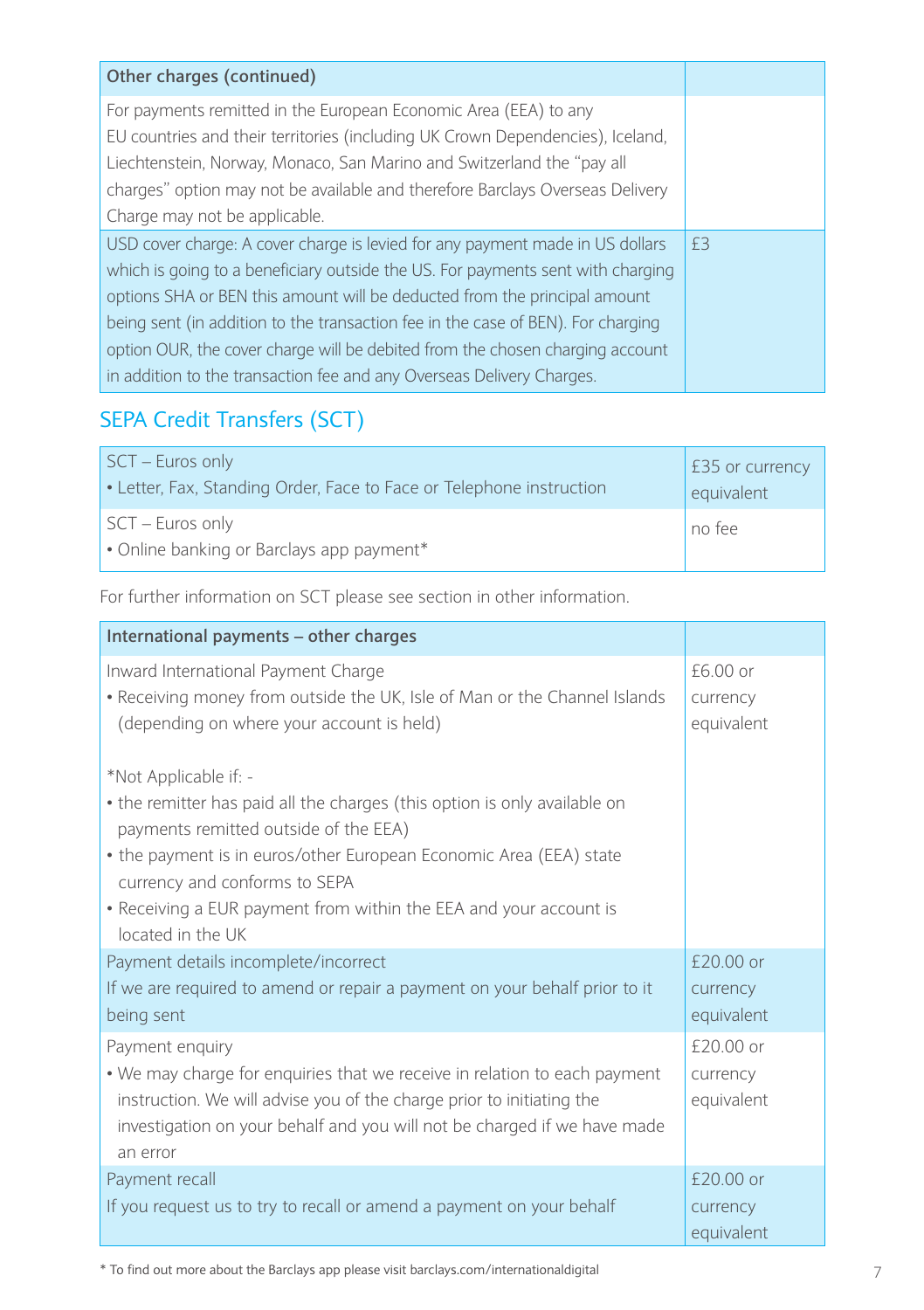## Cheque collections and negotiations

| <b>Service</b>                                                                                                                                                                                                                                                                          | Price per item                                                                                                                                                                    |
|-----------------------------------------------------------------------------------------------------------------------------------------------------------------------------------------------------------------------------------------------------------------------------------------|-----------------------------------------------------------------------------------------------------------------------------------------------------------------------------------|
| Cheque negotiation/deferred credit<br>Depending on the type of transaction and the<br>currency of the beneficiary account, we calculate<br>interest using one or more of the following<br>variables·<br>$\bullet$ FX rate<br>• Interest (cost of funds plus margin)<br>• Clearance days | In addition to the fees outlined below,<br>a cheque negotiation fee will also incur<br>an interest charge. Please contact us for<br>further details.                              |
| Additionally, we charge commission as follows                                                                                                                                                                                                                                           |                                                                                                                                                                                   |
| Overseas currency cheque crediting a Sterling<br>account:<br>$\cdot$ £50 or less<br>$\cdot$ £50.01 to £100<br>$• E100.01+$                                                                                                                                                              | • Free plus any overseas bank charges*<br>• £4 flat fee plus any overseas bank<br>charges*<br>• 0.25% of value or £9 minimum to £60<br>maximum plus any overseas bank<br>charges* |
| Overseas currency cheque crediting a currency<br>account                                                                                                                                                                                                                                | 0.25% of value plus any overseas<br>bank charges*                                                                                                                                 |
| UK currency cheque crediting a currency account                                                                                                                                                                                                                                         | £9 flat fee – except USD and EUR (free)*                                                                                                                                          |

\* All charges will be applied quarterly in arrears, unless specified with a \* where those items will be charged at the time.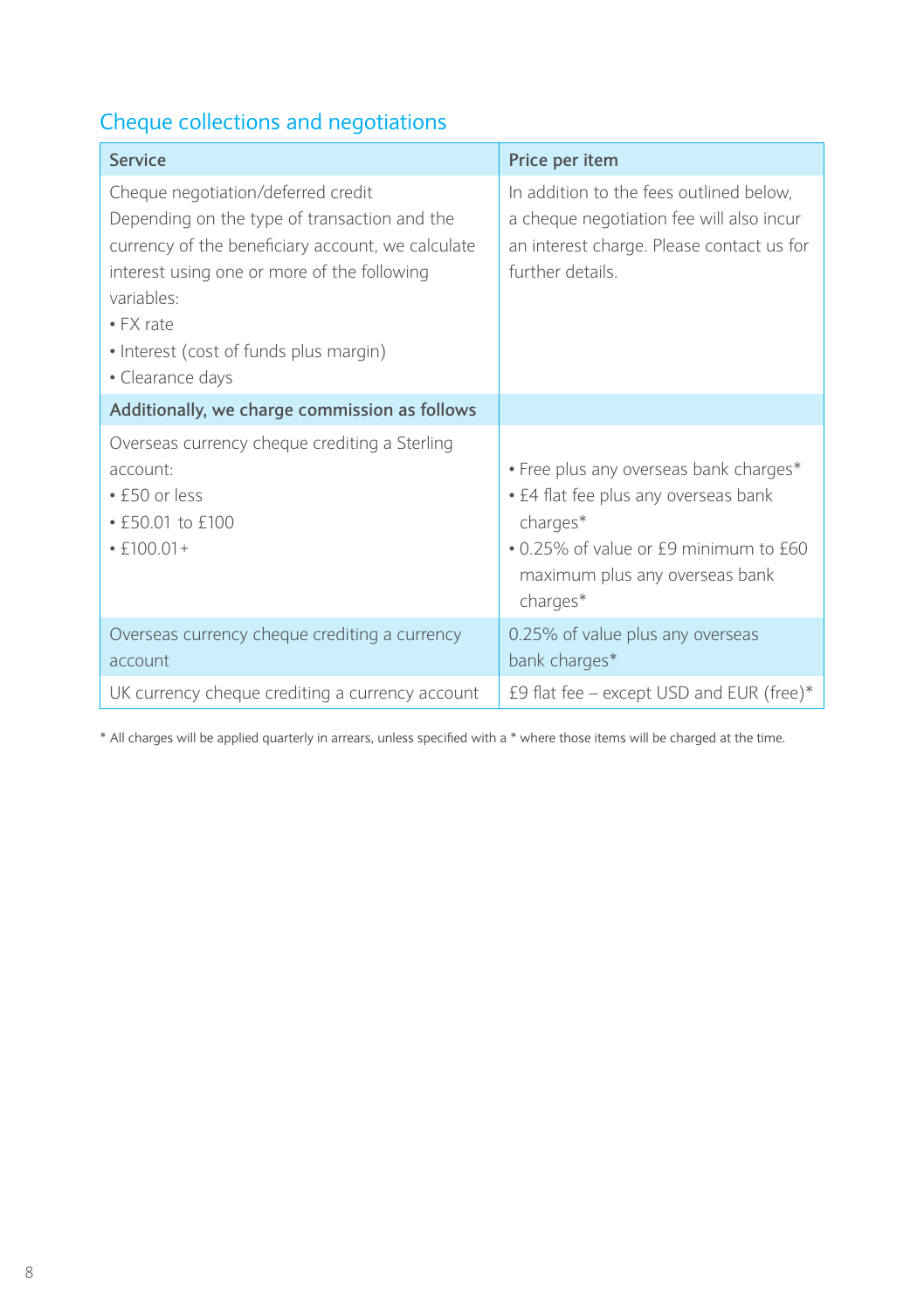# Debit card charges

| Issue Barclays Connect, Connect (Electronic)                                                                                     | Free  |
|----------------------------------------------------------------------------------------------------------------------------------|-------|
| Barclays Connect card withdrawals/cash over the counter in pounds at UK,<br>Isle of Man or the Channel Islands Barclays branches | Free* |
| Barclays Connect card cash withdrawal in pounds from a UK, Isle of Man or<br>the Channel Islands Link ATM                        | Free  |

For credit card charges please refer to your Barclaycard Terms and Conditions.

## Debit card charges

## **If you use your debit card for sterling transactions in the UK, Isle of Man or the Channel Islands, depending on where your account is**

Barclays will not charge you for using your debit card for sterling transactions in the UK, Isle of Man or the Channel Islands, depending on where your account is held, for making purchases, withdrawing cash, or for buying travellers' cheques or foreign currency. A small number of ATM providers may charge a transaction fee but they should tell you about this on-screen before you commit to any transaction (see table above).

## **If you use your debit card abroad or make a debit card payment in a foreign currency (either abroad or in the UK, Isle of Man or the Channel Islands, depending on where your account is)**

We will charge you a 2.99 per cent Non-Sterling Transaction Fee for using your debit card abroad when making purchases, withdrawing cash, or when you are being refunded. This fee will also apply whenever you do not pay in sterling, for example when you shop online at a non-UK website.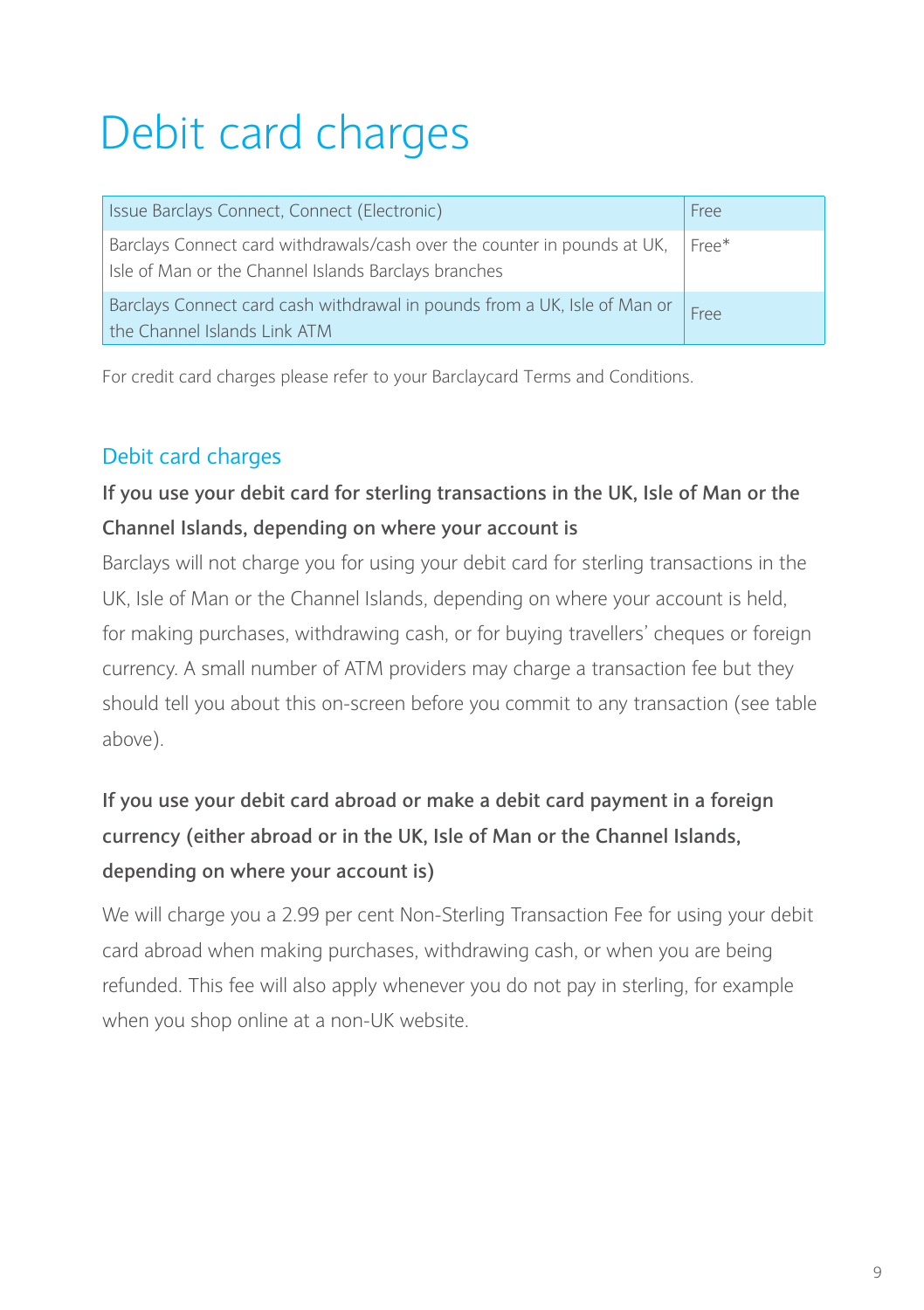(The Non-Sterling Transaction Fee was previously referred to as "commission" and "foreign exchange charge"

Visa converts transactions into sterling using the Visa Exchange Rate on the day it processes the transaction. This date may be different to the day on which the transaction took place. Historic exchange rate information is available at www.visaeurope.com

When using your debit card abroad some merchant terminals or ATMs may offer you the choice of paying for your transaction in sterling. If you choose to pay in sterling the 2.99 per cent Non-Sterling Transaction Fee will not apply, but you should always try to find out what the merchant or ATM provider's commission charges are and what exchange rate they are using, as overall it may be more expensive to pay in sterling.

Some branches may require advance notice if you request cash over the counter which is above your daily cash machine withdrawal limit.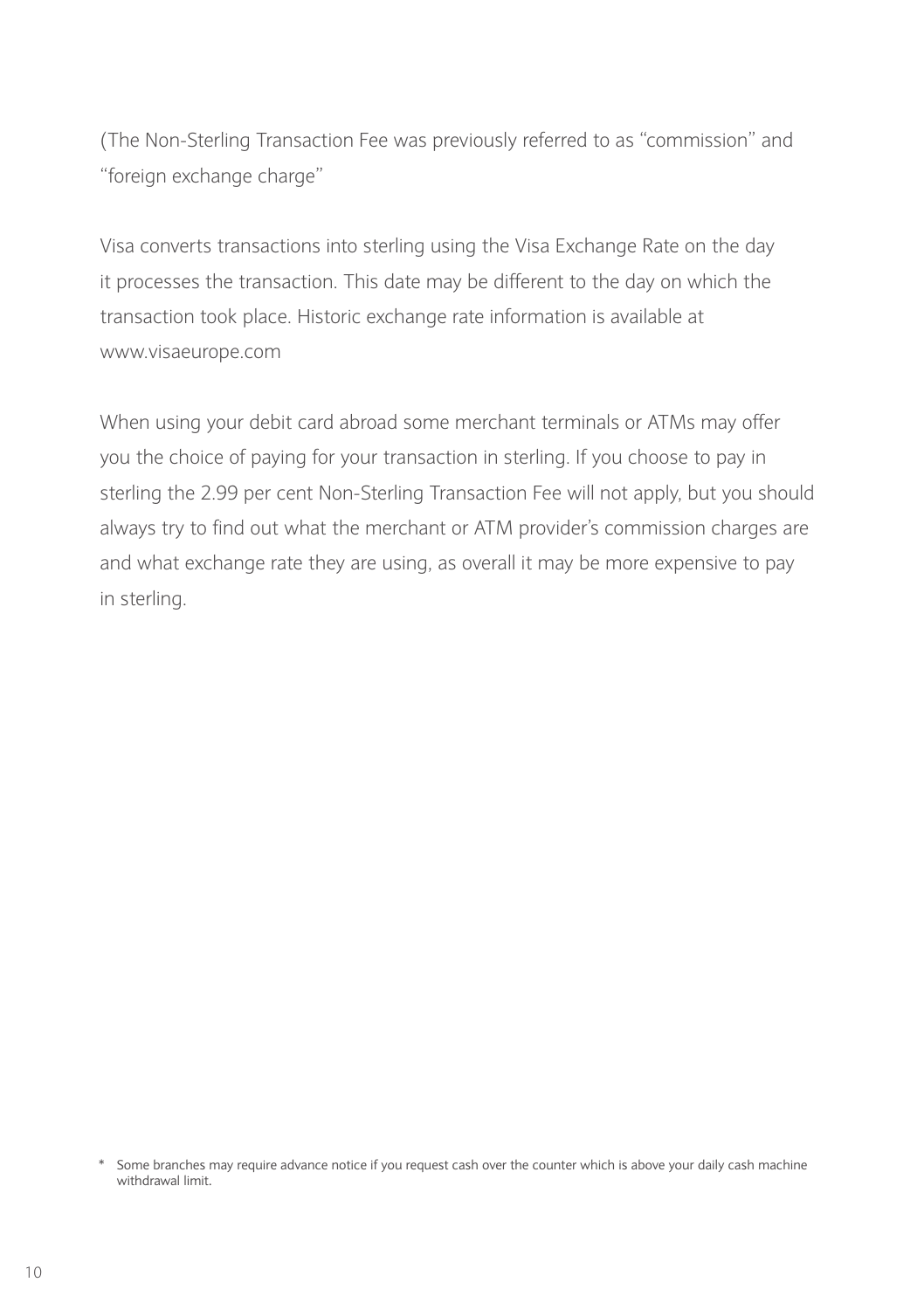# Liquidity fee

# 1. Scope of this fee

Unless we have told you that certain accounts are excluded, this charge applies to any accounts you hold with Barclays Bank PLC (the **Account(s)**).

Currently, cash held as part of a discretionary investment portfolio in a linked cash account will not be subject to a liquidity fee.

# 2. Interest Calculation

You will be charged a **liquidity fee** if the balance in any Account exceeds the relevant balance threshold for the currency of that Account (if applicable).

Details, including worked examples, of how the liquidity fee is calculated appear in the "Liquidity fee explained" section that follows.

Barclays may change the relevant liquidity fee rate or threshold in accordance with the Barclays Bank PLC Terms.

## 3. Payment of the liquidity fee

We will debit the liquidity fee periodically from any Account or Accounts that contain, or have contained at any point during the relevant periodic charging period, a balance exceeding the relevant threshold amount for the applicable currency and to which the fee has been applied.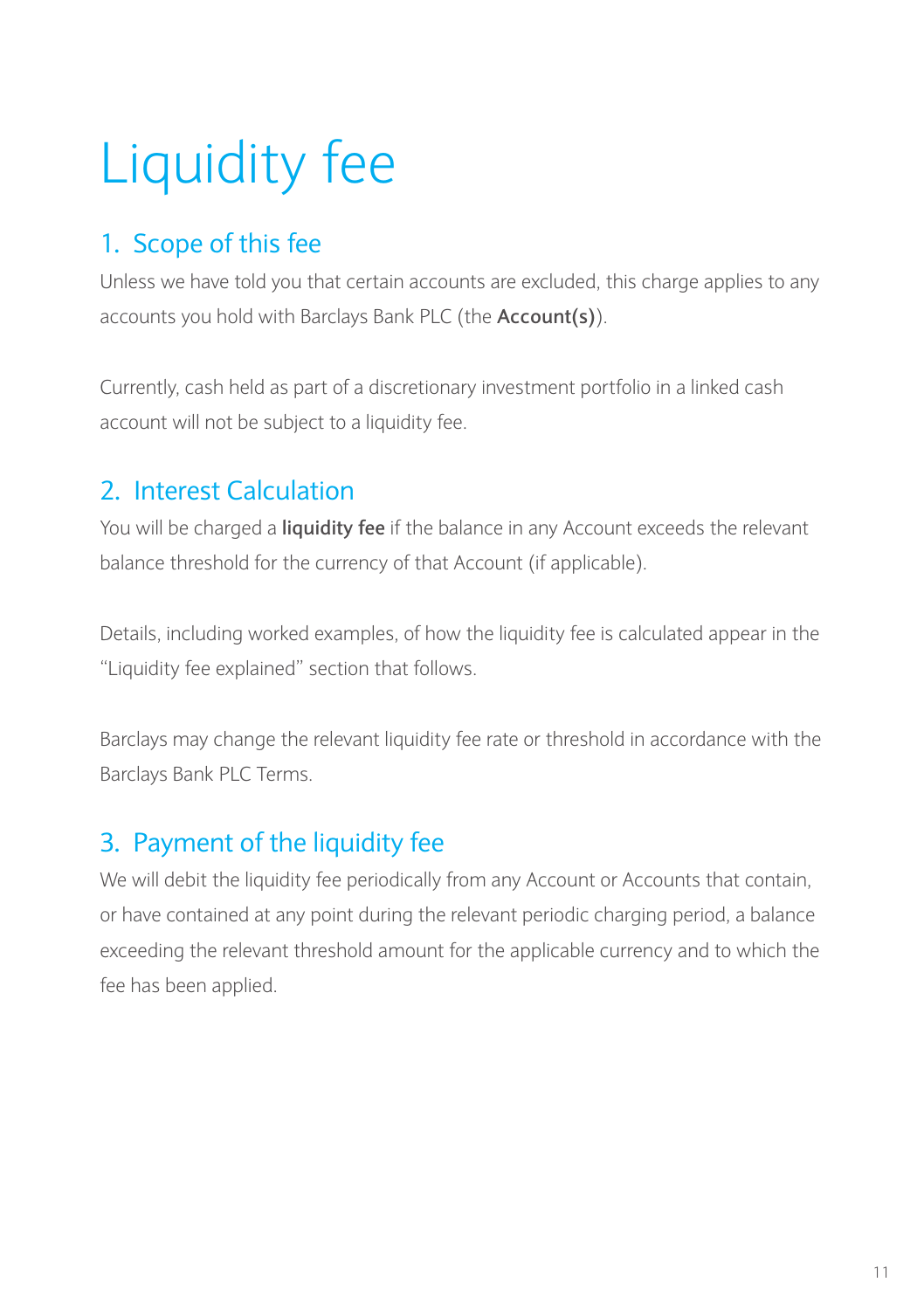## 4. Compliance with tax laws

You are responsible for complying with all applicable tax laws. To the extent that any amounts due under this Banking Tariff Guide(s) are subject to a tax deduction or withholding, you must make the deduction or withholding and any payment required to be made to the relevant tax authority within the time permitted by law.

## Liquidity fee explained

## What does negative interest mean?

A negative interest rate occurs when a central bank for a currency reduces the nominal interest rate below zero percent in an effort to boost economic activity. This in turn results in a charge for banks to store reserves at the central bank rather than receiving positive interest income.

## Liquidity fees on your account(s)

Barclays will apply a 'liquidity fee' to any current, currency and savings account balances that are equal to or exceed the minimum balance thresholds on selected currencies.

Under current market conditions, the currencies in scope and applicable thresholds and liquidity fee percentage rates are shown in the tables below: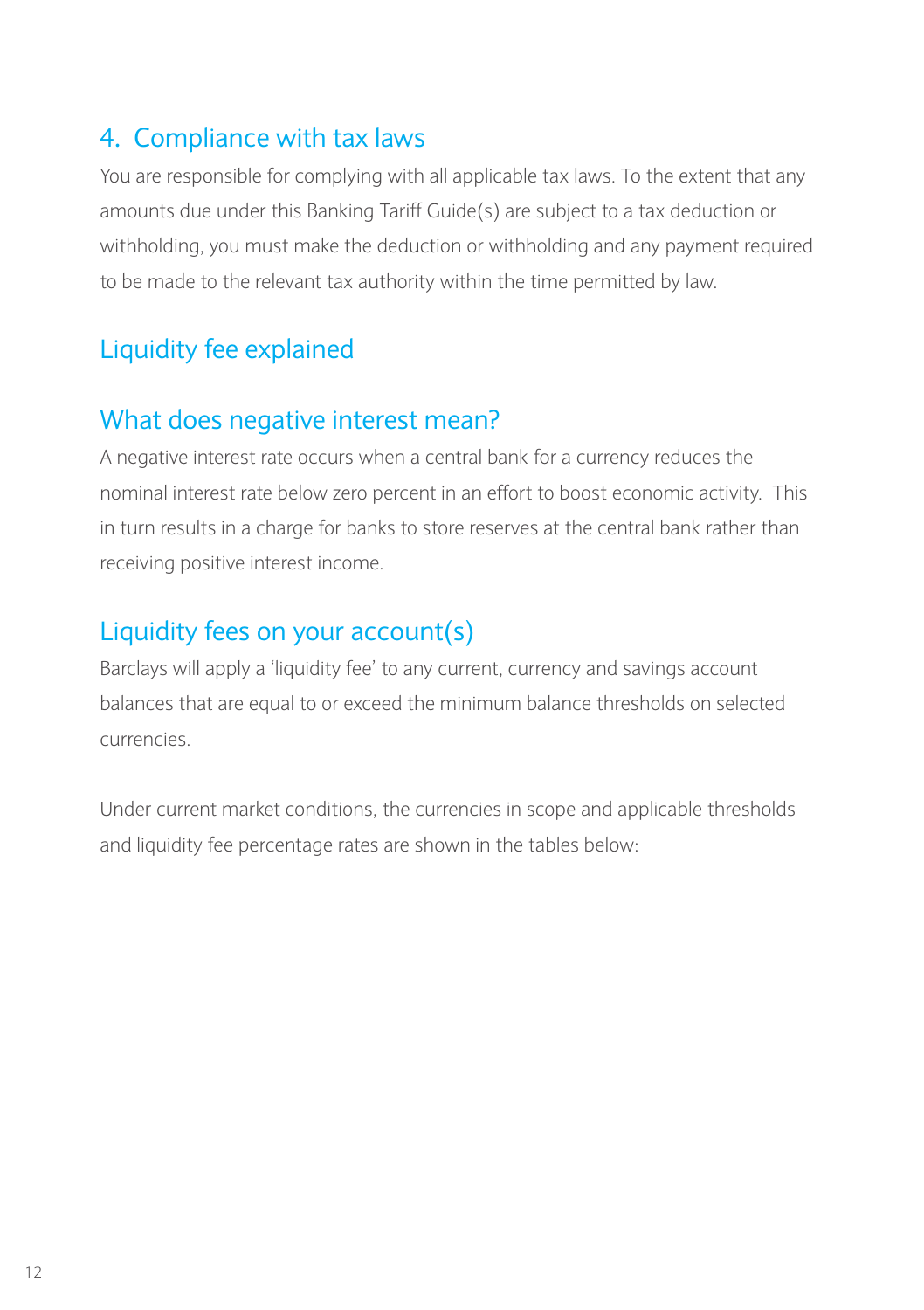# What are the thresholds and interest rates used to calculate the liquidity fees?

**For accounts held in EUR – threshold and fees:**

| New balance bands |              | <b>Liquidity fee</b><br>percentage rate |
|-------------------|--------------|-----------------------------------------|
| EUR $0 - 250,000$ | All accounts | $0.00\%$                                |
|                   | Personal     | 0.50%                                   |
| Over EUR 250,000  | Non-personal | $0.60\%$                                |

### **For accounts held in CHF – threshold and fees:**

| New balance bands |              | <b>Liquidity fee</b><br>percentage rate |
|-------------------|--------------|-----------------------------------------|
| $CHF 0 - 250,000$ | All accounts | $0.00\%$                                |
|                   | Personal     | 0.25%                                   |
| Over CHF 250,000  | Non-personal | $0.35\%$                                |

#### **For accounts held in DKK – threshold and fees:**

| New balance bands   |              | <b>Liquidity fee</b><br>percentage rate |
|---------------------|--------------|-----------------------------------------|
| DKK $0 - 2,000,000$ | All accounts | $0.00\%$                                |
|                     | Personal     | 0.65%                                   |
| Over DKK 2,000,000  | Non-personal | 0.75%                                   |

Please note that different liquidity fees may apply to personal and non-personal clients as set out in the tables above. Personal accounts can also include joint accounts. Nonpersonal accounts include, without limitation, any corporate vehicles, investment vehicles or trusts.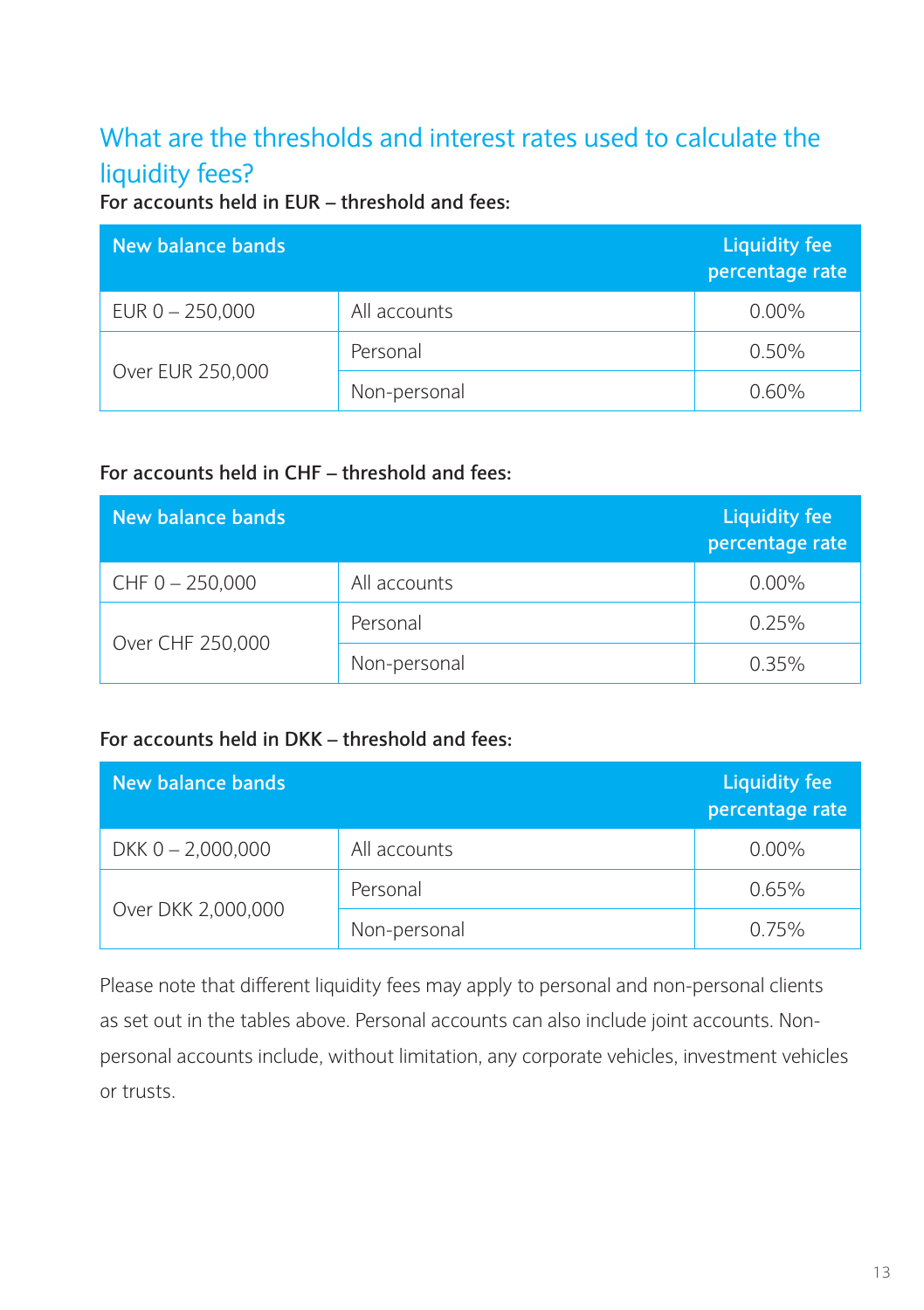# How is the liquidity fee currently calculated?

**The liquidity fee accrues on a daily basis and is calculated as follows:**

**(Balance on the account - Threshold) x liquidity fee percentage rate (as set out above)**

 **Day Count^**

**^Day Count** means 365 for accounts in Sterling and some other currencies and 360 for accounts in US Dollars, Euro, Swiss Franc, Danish Krone and other currencies.

## Calculation Example 1

If you have a personal Euro savings account where the balance fluctuates above and below the liquidity fee threshold, the liquidity fee will only apply for those days the account is above the minimum balance threshold. The liquidity fee is accrued daily but is debited to the account on a quarterly basis. If the balance in your account is €250,000 or below then no liquidity fee will be calculated for those days.

| Day        | <b>Euro Balance</b> | <b>Liquidity fee</b><br>percentage rate | Daily liquidity fee |
|------------|---------------------|-----------------------------------------|---------------------|
| 01/06/2021 | €200,000            | $0.00\%$                                | €0                  |
| 02/06/2021 | €300,000            | 0.50%                                   | €0.69               |
| 03/06/2021 | €250,000            | $0.00\%$                                | €0                  |

**Daily liquidity fee:**

**(Balance on the account - Threshold) x Liquidity fee percentage rate**

**Day Count**

**(€300,000 - €250,000) x 0.50%**

**= €0.69**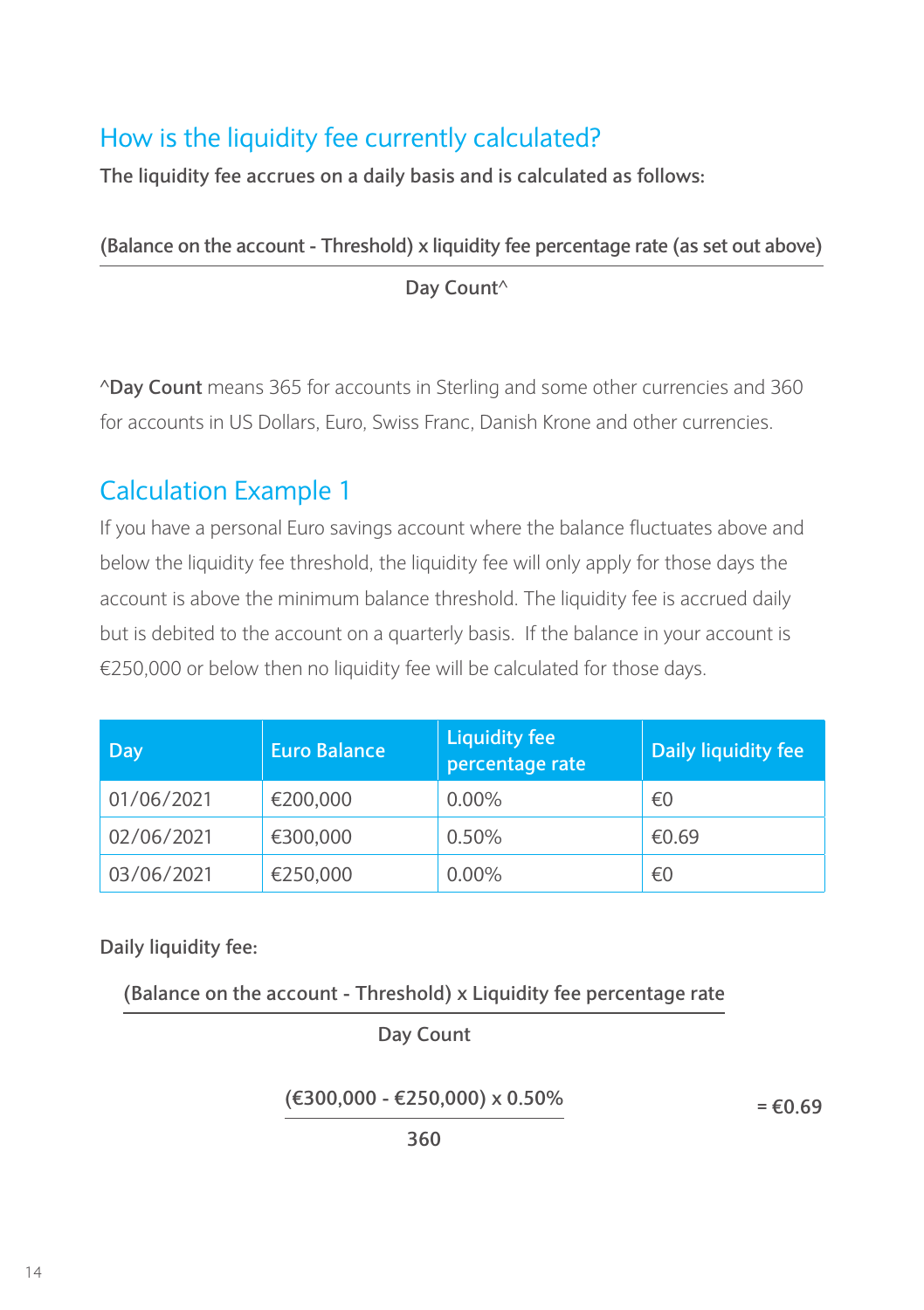# Calculation Example 2

If you have a non-personal account holding EUR €5,000,000, the liquidity fee you will pay is €28,895.83 p.a. as shown below:

| <b>Euro Balance</b> | <b>Liquidity fee</b><br>percentage rate | <b>Annual Liquidity fee</b> |
|---------------------|-----------------------------------------|-----------------------------|
| €5,000,000          | $0.60\%$                                | €28,895.83                  |

**For calculation purposes we have assumed a flat balance in the account for the full year.**

### **Annual liquidity fee:**

**(Balance on the account - Threshold) x Liquidity fee percentage rate x Number of days in year**

**Day Count**

**(€5,000,000 - €250,000) x 0.60% x 365**

**= €28,895.83**

**360**

\*\* Euro is calculated using a Day Count of 360 days per year

## When will liquidity fee be deducted from my account?

For each quarter, the liquidity fee will be debited from your account approximately fourteen days after a pre notification statement has been sent out to your correspondence address.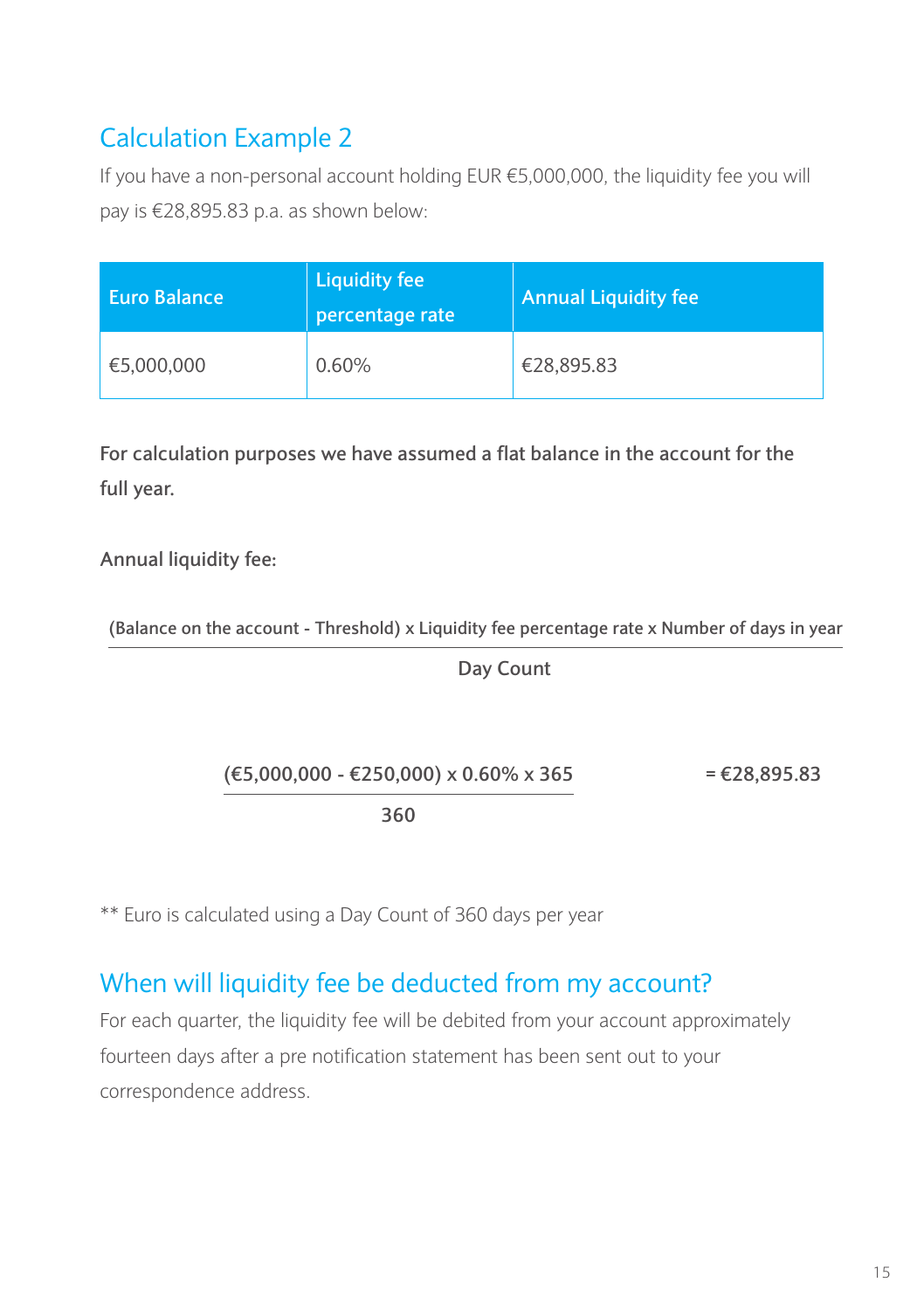# Overdrafts and Emergency Borrowing – sterling accounts

## Arranged overdrafts

Each arranged overdraft application is considered on an individual basis. If you have arranged your overdraft with us in advance you will only pay a simple daily fee on the overdrawn balance.

You can overdraw up to your agreed limits at any time but you should not be permanently overdrawn by the whole amount.

## Overdraft Daily Fee

With the daily fee, you can quickly and easily work out how much you'll pay for your arranged overdraft. The amount you'll pay will depend on how much you borrow on your arranged overdraft and will be applied to your account(s) monthly.

### How much are the arranged Overdraft Daily Fees?

| Account in<br>credit      | Account<br>overdrawn up<br>to £15     | Account<br>overdrawn up to<br>£1,000 | Account<br>overdrawn up to<br>£2,000 | Account<br>overdrawn over<br>£2,000 |
|---------------------------|---------------------------------------|--------------------------------------|--------------------------------------|-------------------------------------|
| No Overdraft<br>Daily Fee | Buffer – no<br>Overdraft Daily<br>Fee | 75p a day                            | $£1.50a$ day                         | £3 a day                            |

### Representative Example:

If you use an arranged overdraft of **£1,200** then we'll charge you **£1.50** a day when you use it.

Your fees will be worked out daily, based on the balance at the end of each day. Fees will be added to your account monthly and we'll always let you know the cost at least 14 days before they're charged.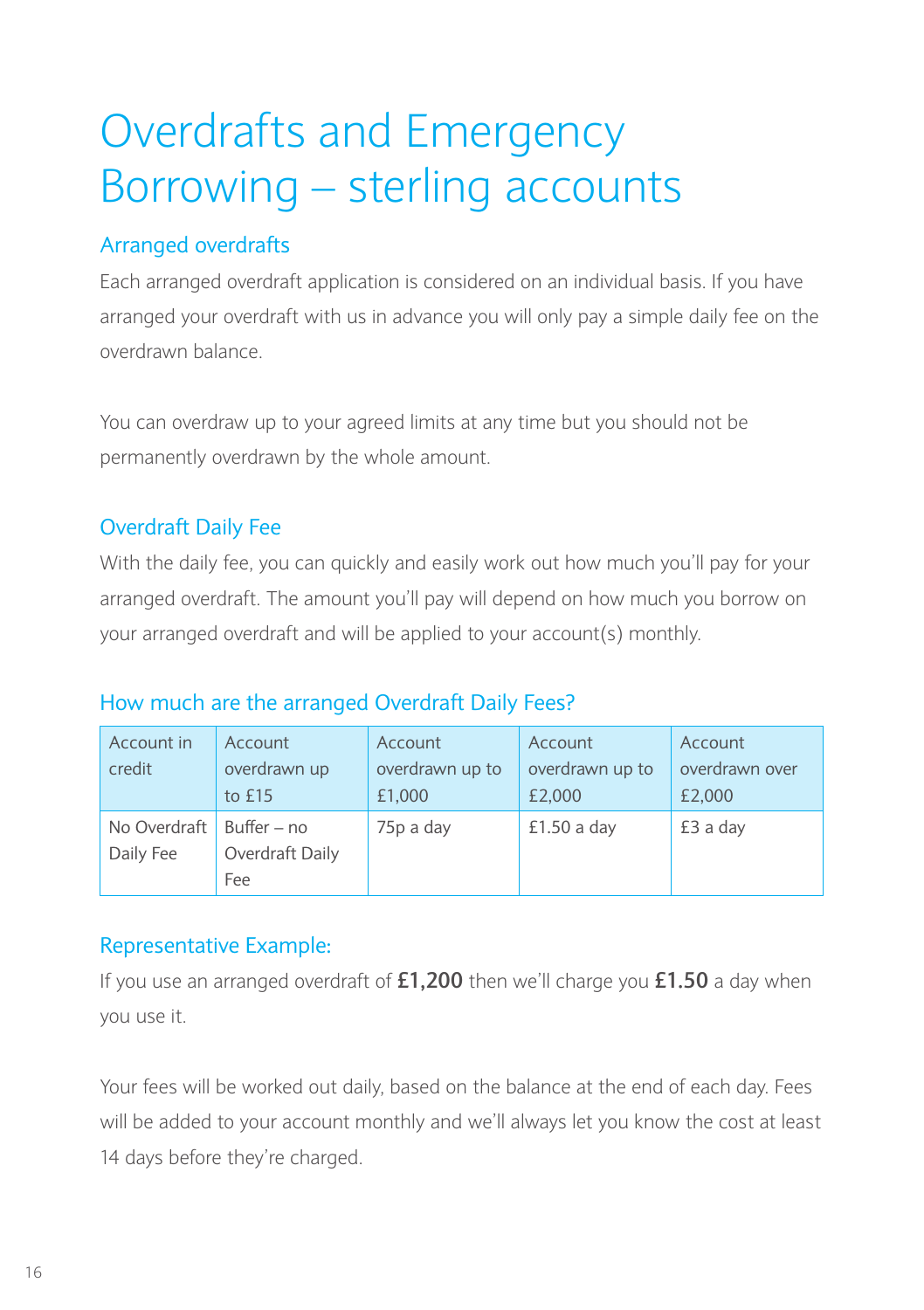## Emergency Borrowing

Emergency Borrowing is an extra amount that you can apply for if you occasionally exceed your standard arranged overdraft limit. It costs £5 a day and you only pay if you use it.

The fee is capped at seven days each statement month, so using Emergency Borrowing will never cost you more than £35 a month. Once you have reached the seven day cap, you'll be charged the Overdraft Daily Fee.

### Unpaid Transaction Fee

These are charges you can avoid by planning and by managing your account carefully.

When you ask us to make a payment, you must have the money (including any available overdraft, Emergency Borrowing or any buffer we give you) in your account to cover the payment at 3pm on the day the money is due to go out.

If we refuse a payment due to lack of funds, then we'll charge you an Unpaid Transaction Fee of £ 8 per day for our service of considering the requested payment and, where necessary, dealing with the other bank.

| l Fee                  | Amount     |
|------------------------|------------|
| Unpaid Transaction Fee | £8 per day |

You will not be charged more than one Unpaid Transaction Fee in any one working day no matter how many items are refused due to lack of funds, up to a maximum of £32 in a monthly charging period.

### **Buffers**

Your overdraft benefits from Fee free £15 Buffers to help you avoid paying a higher fee.

So, if you go overdrawn by £15 or less, you won't pay a fee. Also, if you exceed your arranged overdraft and go into your Emergency Borrowing by £15 or less, you won't pay the £5 Emergency Borrowing Fee. Instead, you'll pay the Overdraft Daily Fee.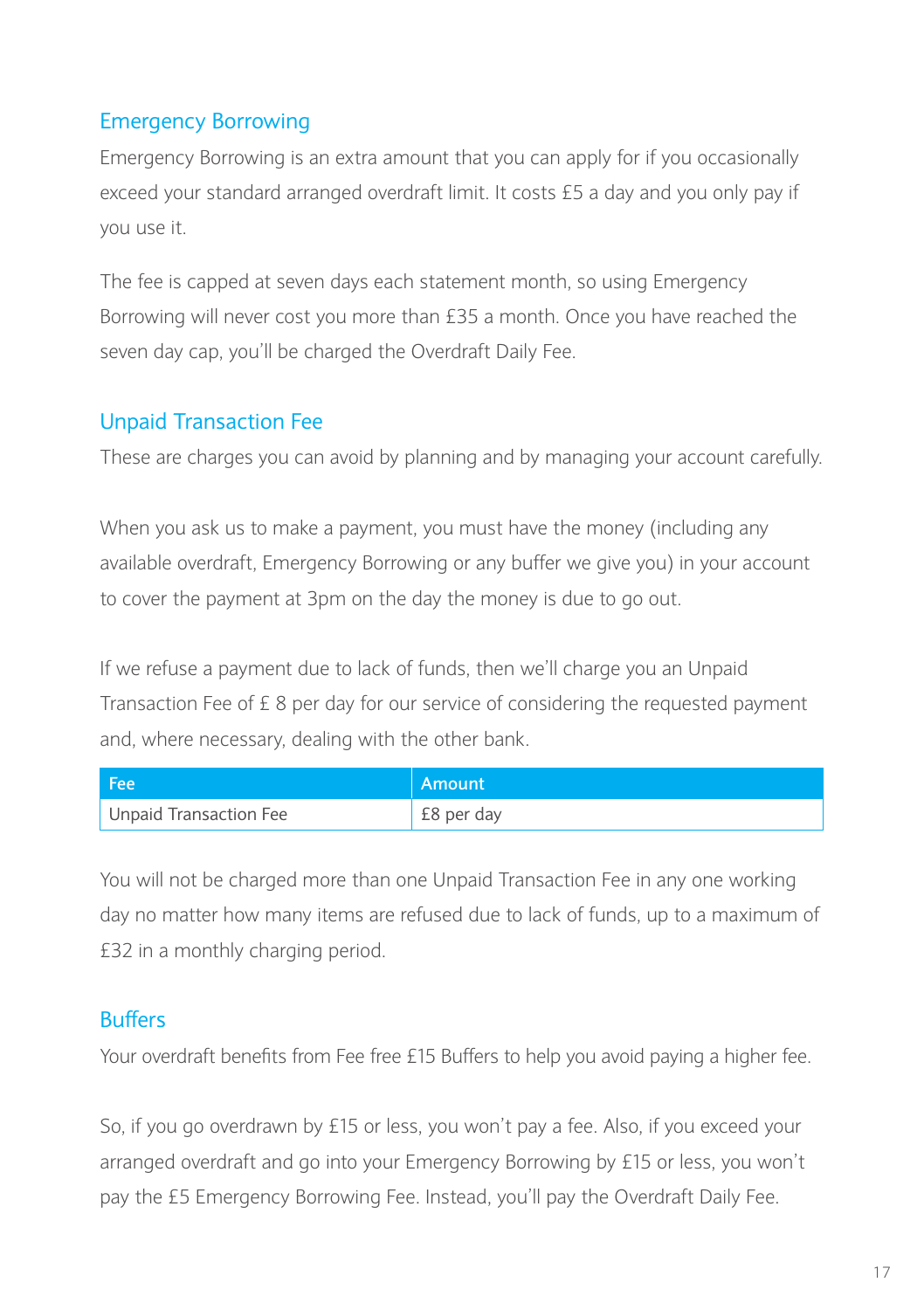And, if you exceed your Emergency Borrowing limit and a debit payment of £15 or less comes into your account, you won't pay the Unpaid Transaction Fee. Instead, you'll pay the £5 Emergency Borrowing Fee.

### Only one type of fee a day

You will only ever be charged one type of fee a day.

So, if you've reached your arranged overdraft limit, exceeded your Emergency Borrowing limit and have had a payment refused due to lack of funds on the same day, we'll only charge you the highest fee – in this case the £8 Unpaid Transaction fee. There would be no overdraft Daily Fee or Emergency Borrowing Fee for that day.

## Monthly cap on unarranged overdraft charges

- 1. Each current account will set a monthly maximum charge for:
	- going overdrawn when you have not arranged an overdraft; or
	- going over/past your arranged overdraft limit (if you have one).
- 2. This cap covers any:
	- interest and fees for going over/past your arranged overdraft limit;
	- fees for each payment your bank allows despite lack of funds; and
	- fees for each payment your bank refuses due to lack of funds.

This is a standard definition of the monthly maximum charge that all banks are required to use. It doesn't include:

- charges for using an arranged overdraft
- charges for additional features, e.g. the cost of Packs for customising your account

Note: The monthly charging period for these fees closes two days before we issue your statement.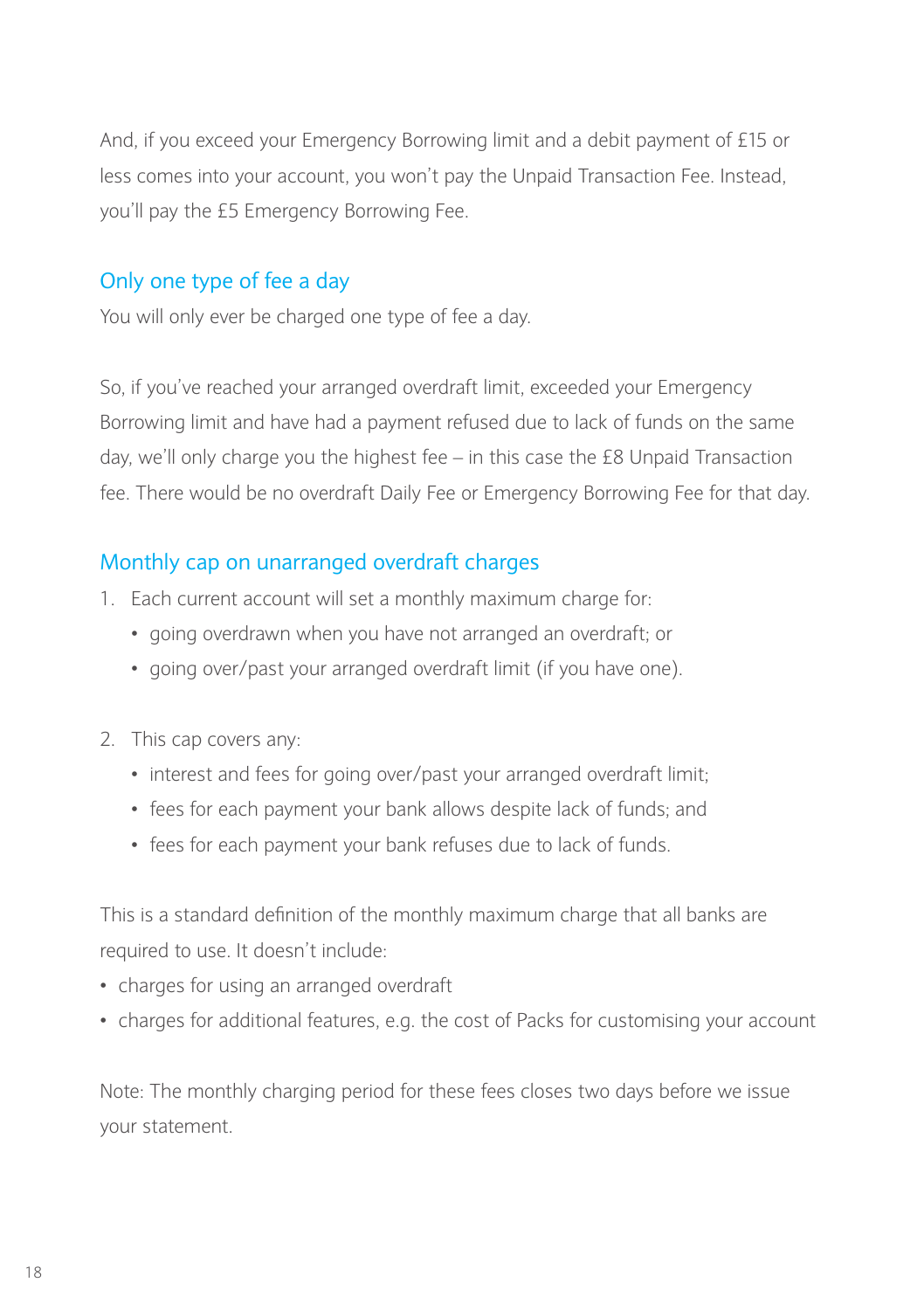|                                                  | <b>Barclays Current Account</b> | <b>Barclays Current Account</b><br>with Emergency Borrowing |
|--------------------------------------------------|---------------------------------|-------------------------------------------------------------|
| <b>Unpaid Transaction Fees</b>                   | £8 per day                      | £8 per day                                                  |
| Maximum no of Unpaid Fees<br>per charging period | 4(E32)                          | 4(E32)                                                      |
| <b>Emergency Borrowing Daily Fee</b>             | n/a                             | £5 per day                                                  |
| Maximum No. of EB Fees Per<br>charging period    | n/a                             | 7(f.35)                                                     |
| Monthly Maximum Charge                           | <b>£32</b>                      | £67                                                         |

### How it all works

Here's a summary of how it works if you start to use your arranged overdraft and Emergency Borrowing, and if you exceed your limits.

Before you pass into each different zone, there'll be a Fee-free Buffer of £15, so you won't be charged immediately.

Remember, you'll only ever pay one charge a day – the highest.

|                                           | Charging zone             | You pay                                                                                 | Fee-free £15<br><b>Buffer</b> |
|-------------------------------------------|---------------------------|-----------------------------------------------------------------------------------------|-------------------------------|
| Account in credit                         | £0                        | No daily fee                                                                            | Applies here                  |
| Arranged overdraft                        | Up to £1,000              | 75p a day                                                                               |                               |
|                                           | Up to £2,000              | $£1.50a$ day                                                                            |                               |
|                                           | Over £2,000               | £3 a day                                                                                |                               |
| <b>Emergency Borrowing</b>                | An extra agreed<br>amount | £5 a day<br>Up to £35 a month,<br>however much it is used                               | Applies here                  |
| Limits exceeded -<br>unarranged overdraft |                           | £8 per day for any<br>returned transactions<br>(max £32 per monthly<br>charging period) | Applies here                  |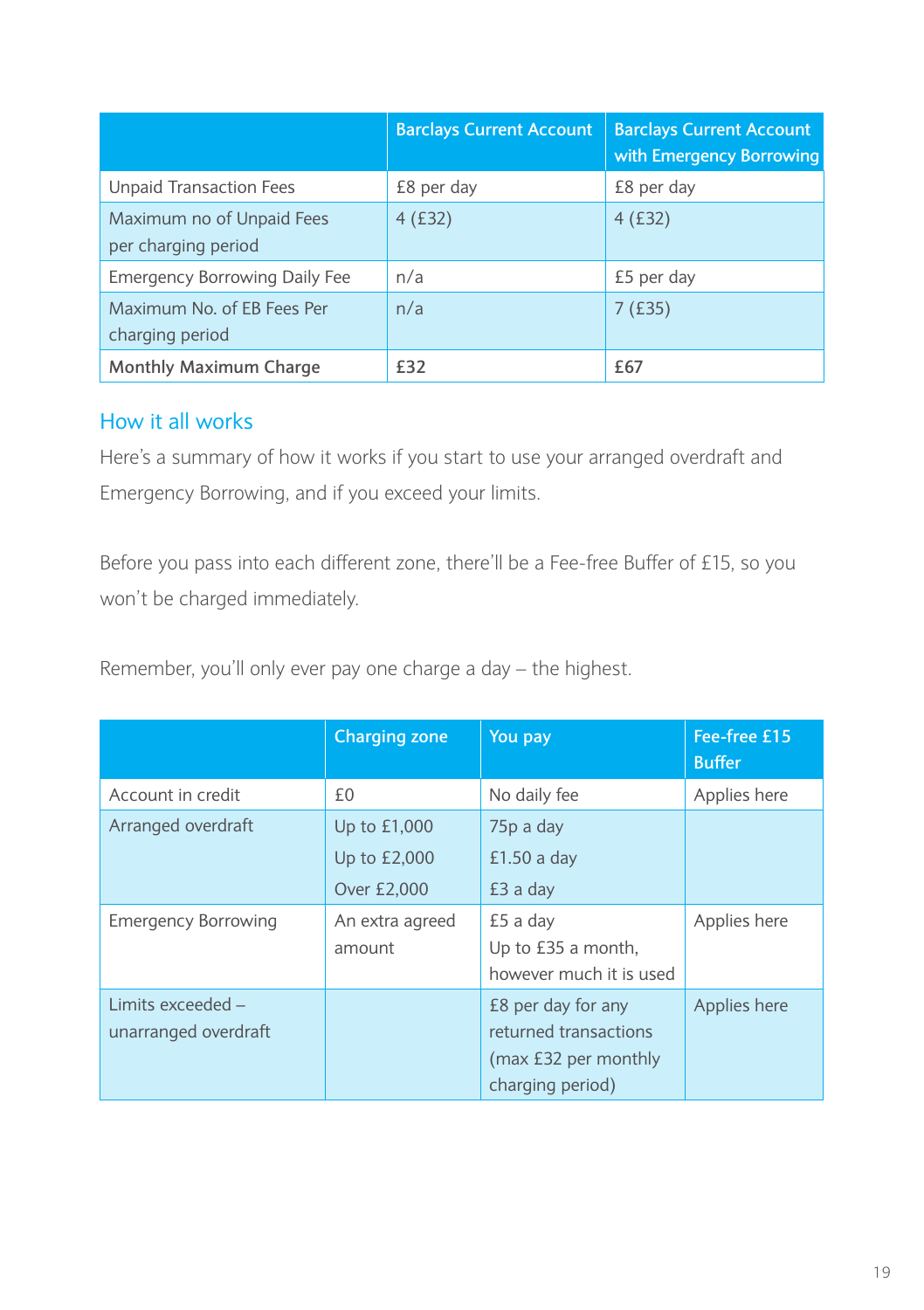# Overdrafts – euro and US dollar

## Arranged overdrafts

An arranged overdraft is available on US dollar or euro International Bank Account holders, subject to status. Each arranged overdraft application is considered on an individual basis. If you have an arranged overdraft you will only pay interest at the arranged rate on the overdrawn balance.

You can overdraw up to your agreed limits at any time but you should not be permanently overdrawn by the whole amount. We are entitled to withdraw your arranged overdraft at any time and require you to re-pay the amount outstanding under it.

## Unpaid Transaction Fee

These are charges you can avoid by planning and by managing your account carefully.

When you ask us to make a payment, you must have the money (including any available overdraft, Emergency Borrowing or any buffer we give you) in your account to cover the payment at 3pm on the day the money is due to go out.

If we refuse a payment due to lack of funds, then we'll charge you an Unpaid Transaction Fee of £ 8 per day for our service of considering the requested payment and, where necessary, dealing with the other bank.

| - Fee                  | Amount     |
|------------------------|------------|
| Unpaid Transaction Fee | £8 per day |

You will not be charged more than one Unpaid Transaction Fee in any one working day no matter how many items are returned unpaid.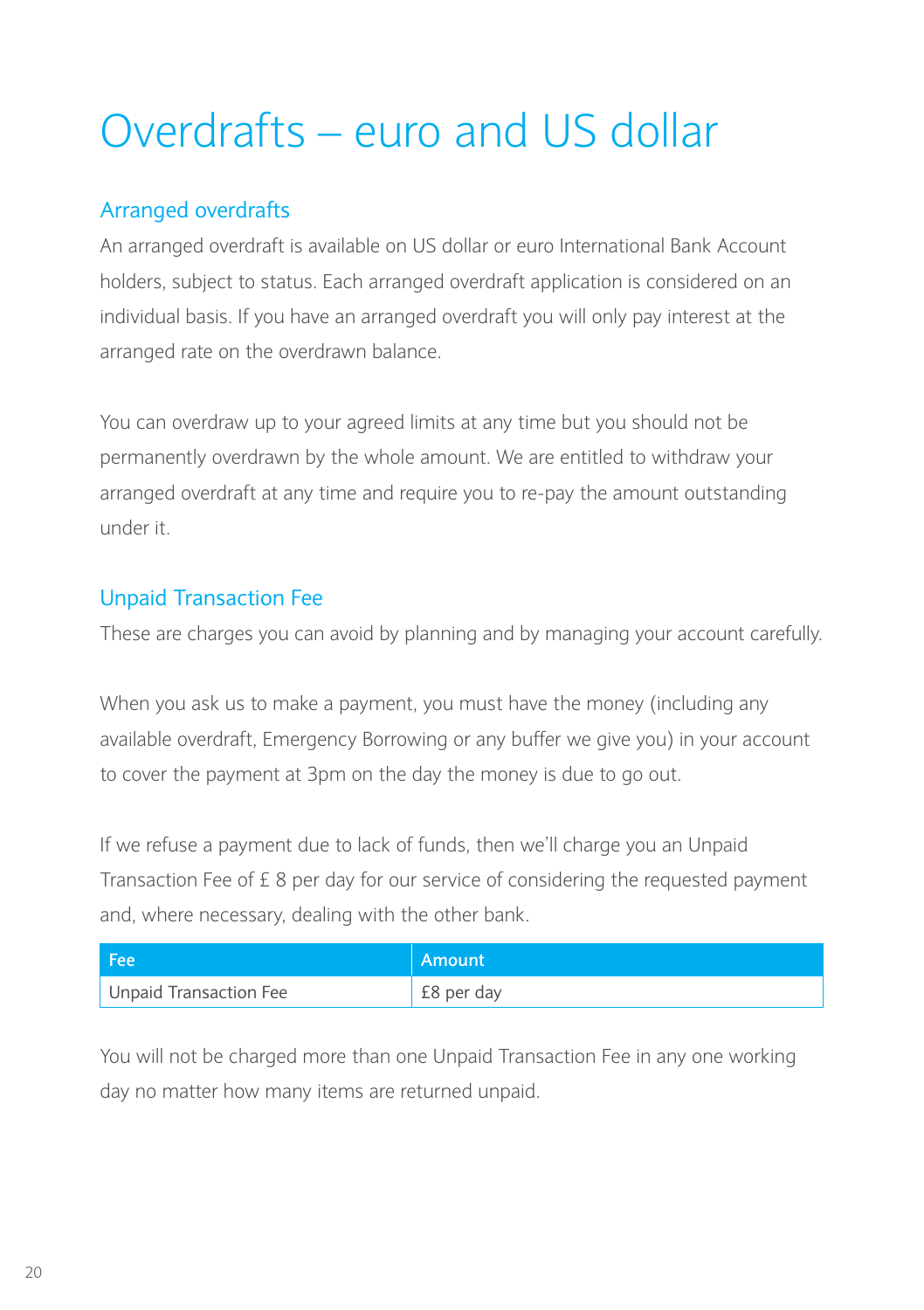## Overdraft charges

| Account                                     | Interest rate | Equivalent annual rate |
|---------------------------------------------|---------------|------------------------|
|                                             |               | typical (variable)     |
| \$ International Bank Account* overdrawn up | 8% per annum  | 8.2%                   |
| to arranged overdraft limit                 |               |                        |
| \$ International Bank Account* overdrawn    | 0% per annum  | $0\%$                  |
| without arranged overdraft limit or beyond  |               |                        |
| arranged overdraft limit                    |               |                        |
| € International Bank Account* overdrawn up  | 9% per annum  | 9.3%                   |
| to arranged overdraft limit                 |               |                        |
| € International Bank Account* overdrawn     | 0% per annum  | 0%                     |
| without arranged overdraft limit or beyond  |               |                        |
| arranged overdraft limit                    |               |                        |

\* Previously known as International Cheque Account and International Premier Cheque Account.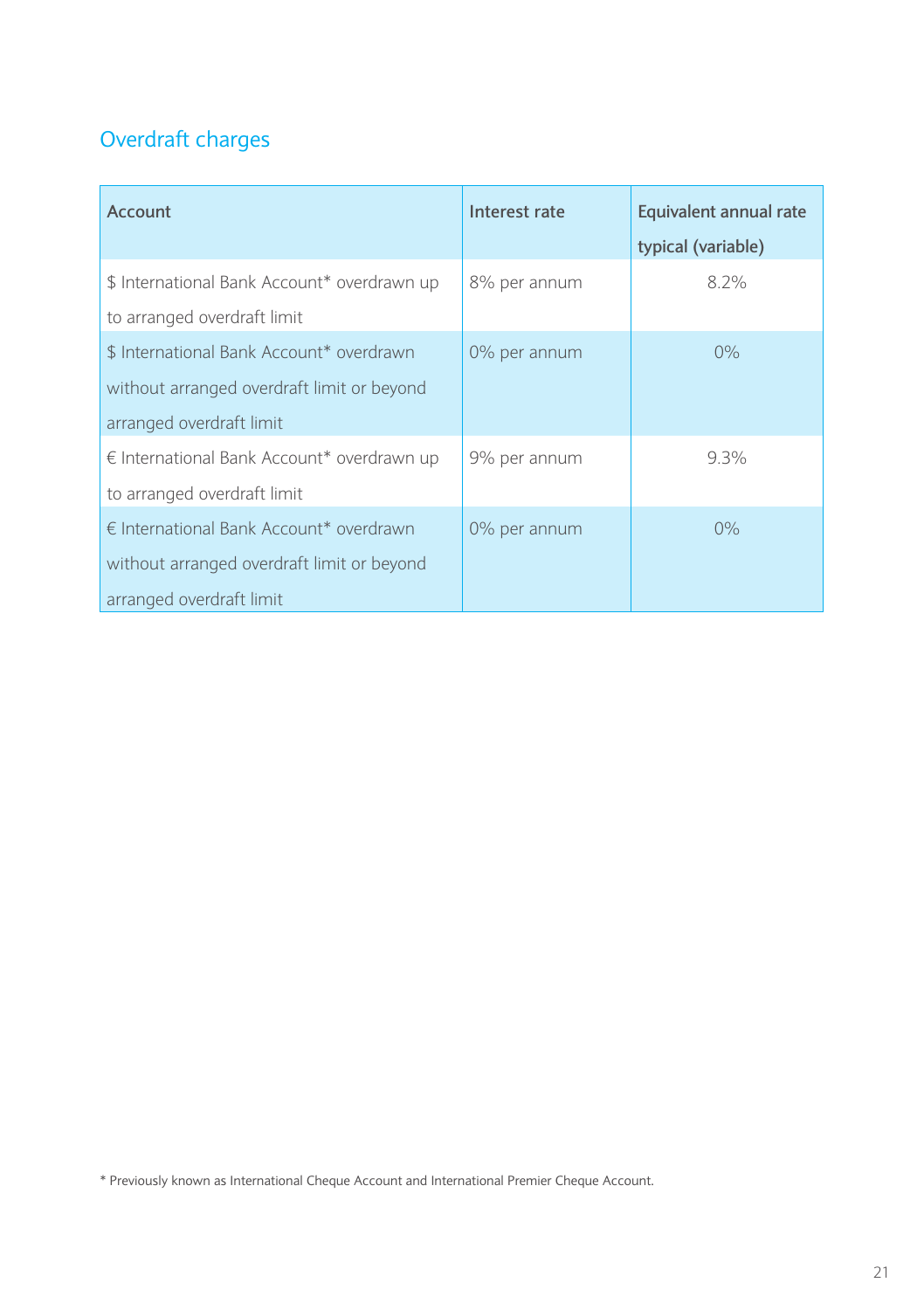# Other information

## Charging dates (applicable to the sterling bank accounts applying the Daily Overdraft Fee and Emergency Borrowing charges and International Bank Account)

We will apply our fees and interest charges as follows:

- Debit interest, Daily Overdraft and Emergency Borrowing Fees are calculated on the daily statement balance.
- A Reserve Usage Fee or Emergency Borrowing charge is incurred on the next working day after the payment that triggers this fee is presented for payment.
- Unpaid Transaction Fees are incurred the day an item is refused due to lack of funds.
- We will write to you each time you incur either a Reserve Usage Fee or Emergency Borrowing Fee or an Unpaid Transaction Fee and we will tell you the value of the fee(s) incurred.
- You will be notified of any debit interest, Reserve Usage Fees, Daily Overdraft, Emergency Borrowing Fees or any Unpaid Transaction Fees that you incur during a month in your next monthly statement.
- The monthly charging period always closes two days before the statement issue date.
- You will be given at least 14 days from the date of your statement before either any debit interest, Reserve Usage Fees, Daily Overdraft Fees, Emergency Borrowing Fees or any Unpaid Transaction Fees that you have incurred during the preceding month are debited from your bank account.
- Any debit interest, Reserve Usage Fees, Daily Overdraft Fees, Emergency Borrowing Fees or any Unpaid Transaction Fees or that you incur during a month will be debited from your bank account within 21 days from the date of the statement notifying you that any such interest or fees have been incurred.

Barclays is a responsible lender, and when considering your application for borrowing, your financial circumstances will be appraised. Remember, should you run into any difficulties please contact us immediately. For all credit facilities a written quotation can be requested from your Barclays International Banking Centre.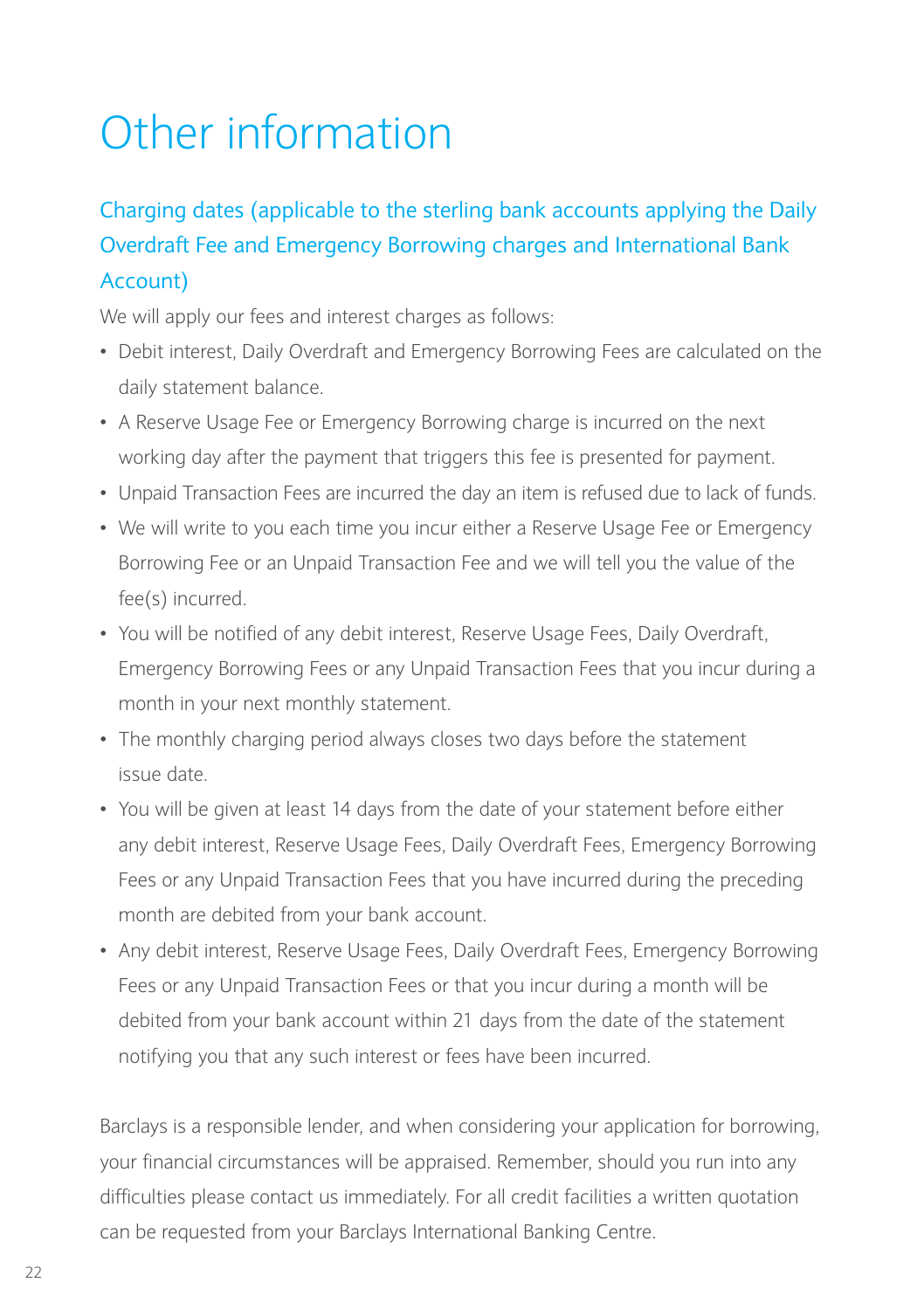### Direct debits

A direct debit is an instruction from a client to their bank or building society authorising an organisation to collect varying amounts from their account, as long as the client has been given advance notice of the collection amounts and dates.

Direct debits are used for collecting a variety of regular and occasional bills, including utility payments, insurance, council tax, mortgages, loans and subscriptions. The Direct Debit Scheme protects you and your money by means of the Direct Debit Guarantee.

This Guarantee is offered by all banks and building societies that take part in the Direct Debit Scheme. The efficiency and security of the Scheme is monitored and protected by your own bank or building society. If the amounts to be paid by direct debit or the payment dates change, the organisation collecting the payment will notify you normally ten working days in advance of your account being debited or as otherwise agreed.

If an error is made by the company or your bank or building society, you are guaranteed a full and immediate refund from your branch of the amount paid. You can cancel a direct debit at any time by writing to your bank or building society. Please also send a copy of your letter to the originator/company. Further information can be obtained from www.directdebit.co.uk

### Faster Payments Service (FPS)

FPS is an electronic payments clearing scheme for sending money within the UK. It will allow participating banks to provide their customers with a service to send low value electronic payments that will reach beneficiaries' accounts the same day, with the majority of payments being completed within two hours. FPS will run alongside the existing CHAPS payment scheme in the UK and will operate 24 hours a day, 7 days a week, and 365 days a year.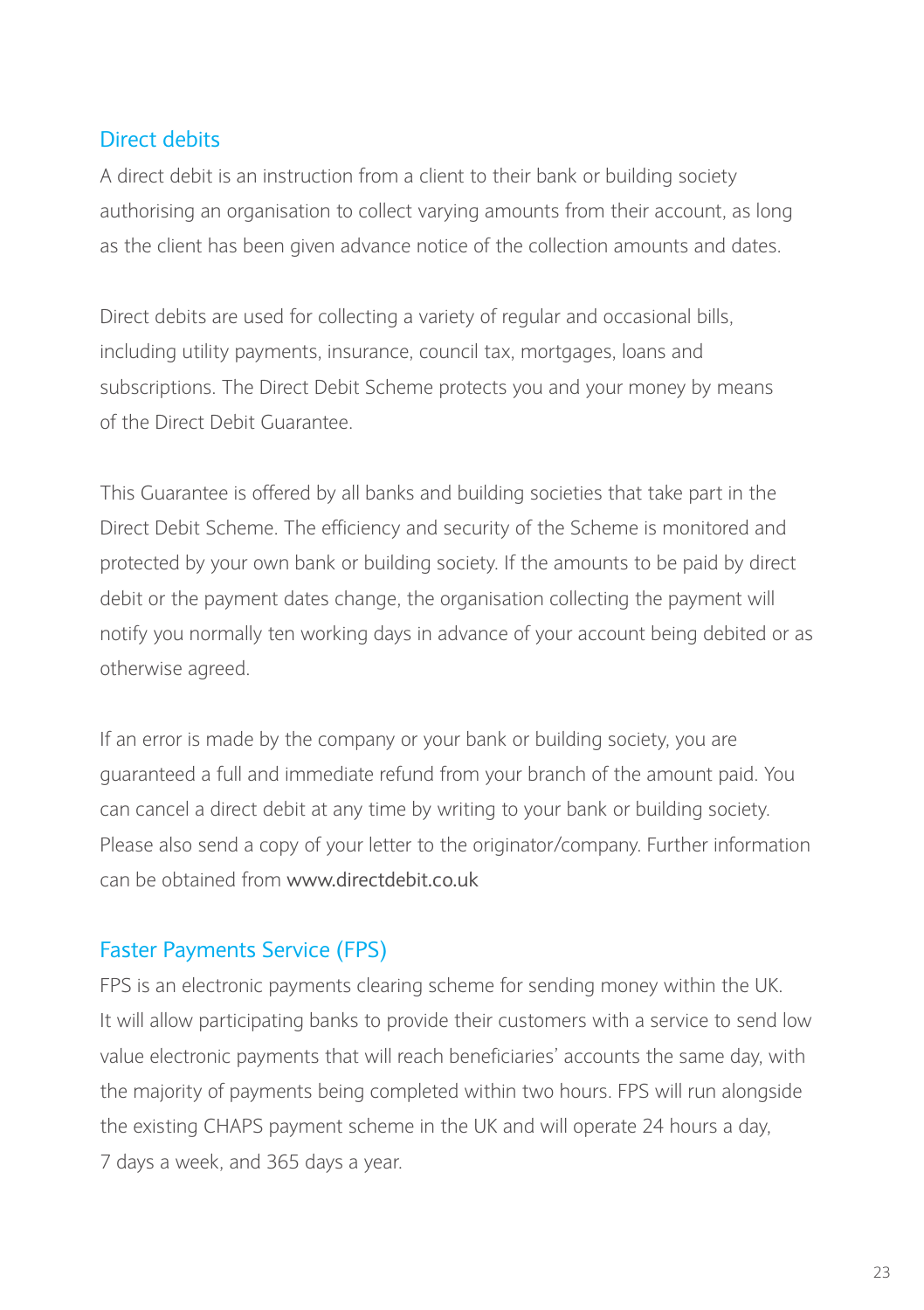The Service is available within Barclays International Banking for telephone, internet, written, faxed and face-to-face payment instructions.

• Where the receiving organisation operates on a collection account basis e.g. credit card accounts or utility companies, the payment may not be credited to a specific account on the same day.

A list of banks that participate in the FPS can be found on **www.ukpayments.org.uk/faster\_payments\_service** 

## SEPA Credit Transfer (SCT)

The Single Euro Payments Area (SEPA) is a major initiative to create a single integrated payments system for euro payments across the SEPA countries (EU countries and their territories, UK (including UK Crown Dependencies), Iceland, Liechtenstein, Norway, Monaco, San Marino and Switzerland) to allow you to make domestic and cross-border euro payments within Europe

The SEPA Credit Transfer service is available to customers from our London, Jersey, Guernsey, Isle of Man, and Switzerland centres. To send payments by SEPA Credit Transfer(SCT) the payment must:

- be in euros
- be sent to a bank in a SEPA country which is a member of the SCT scheme
- include a valid IBAN for the beneficiary's account
- include a SWIFTBIC if the payment is to a non-EEA country

If you request a SCT and we are unable to route it via SEPA we will send it as an international payment.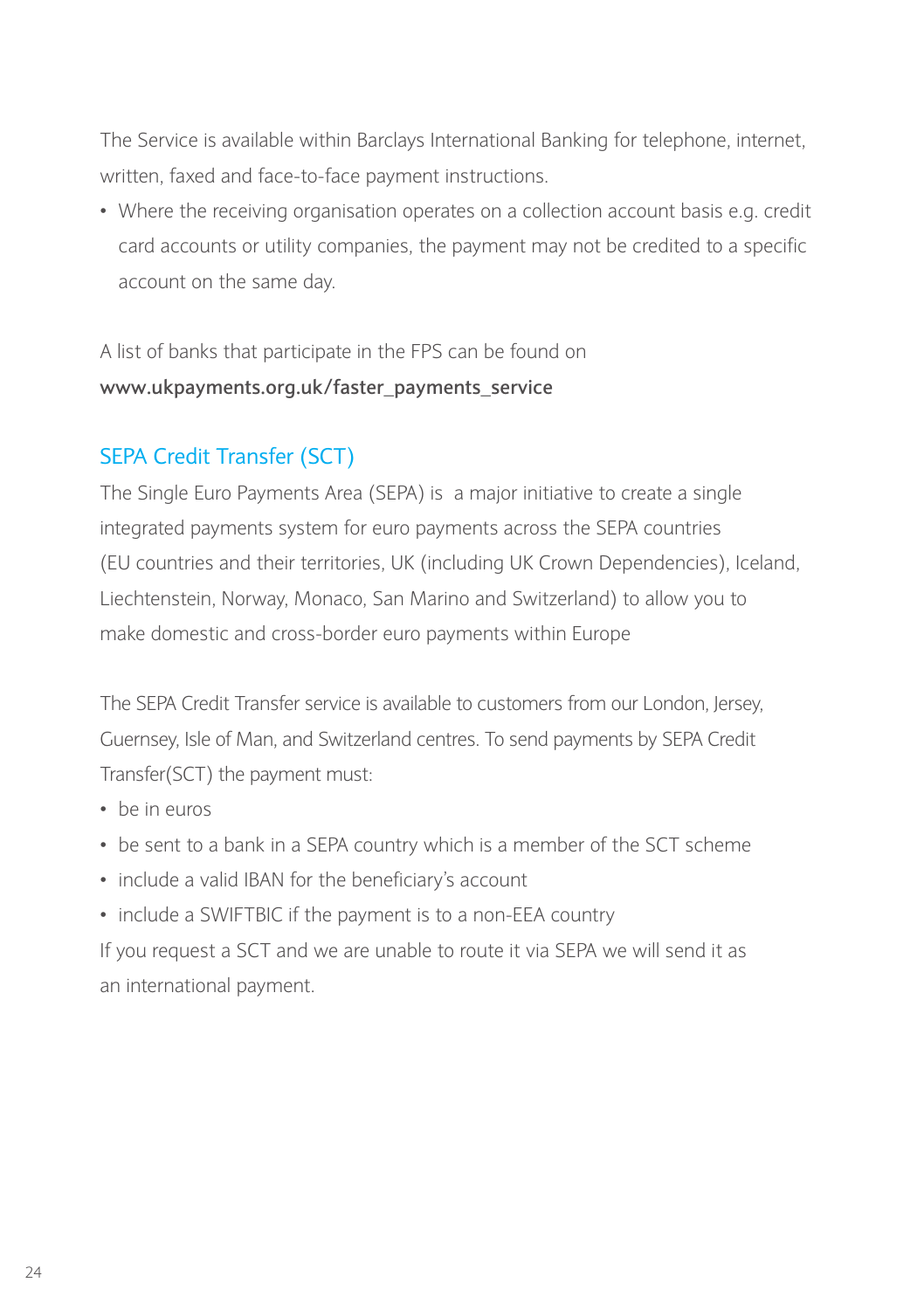### Standing orders

With a standing order you make the request for a regular payment, rather than the organisation taking the payment. If you want to amend or cancel your original instruction you can do so at any time by contacting us up to the working day before the payment is due to be taken from your account. Payments made by standing order are subject to a payment limit of £100,000 and will normally arrive the same day providing the recipient's account accepts Faster Payments.

#### Further information

This Tariff Guide details charges for our most used services. If a charge applies to a service not detailed, you will be advised at the time the service is requested. You can keep up to date with our charges or interest rates by calling your Barclays International Banking Centre or by visiting our website at **barclays.com/international**

### Contact details

Barclays International Banking PO Box 69999 1 Churchill Place Canary Wharf London E14 1QE Telephone: + 800 800 88885\* or alternatively call +44 (0) 1624 684444\*\*

\* Please call us on our international toll free number +800 800 88885, replacing the + with your country's exit code. Alternatively please call +44 (0) 1624 684444. If dialling from a mobile, charges may still apply.

<sup>\*\*</sup> Toll free numbers may not be available in some countries. Please use the alternative number provided. Please note charges will apply when dialling the alternative number, check with your local provider.

Lines are open 24 hours a day, 7 days a week except 25 December when the lines are closed. Calls may be recorded so that we can monitor the quality of our service and for security purposes.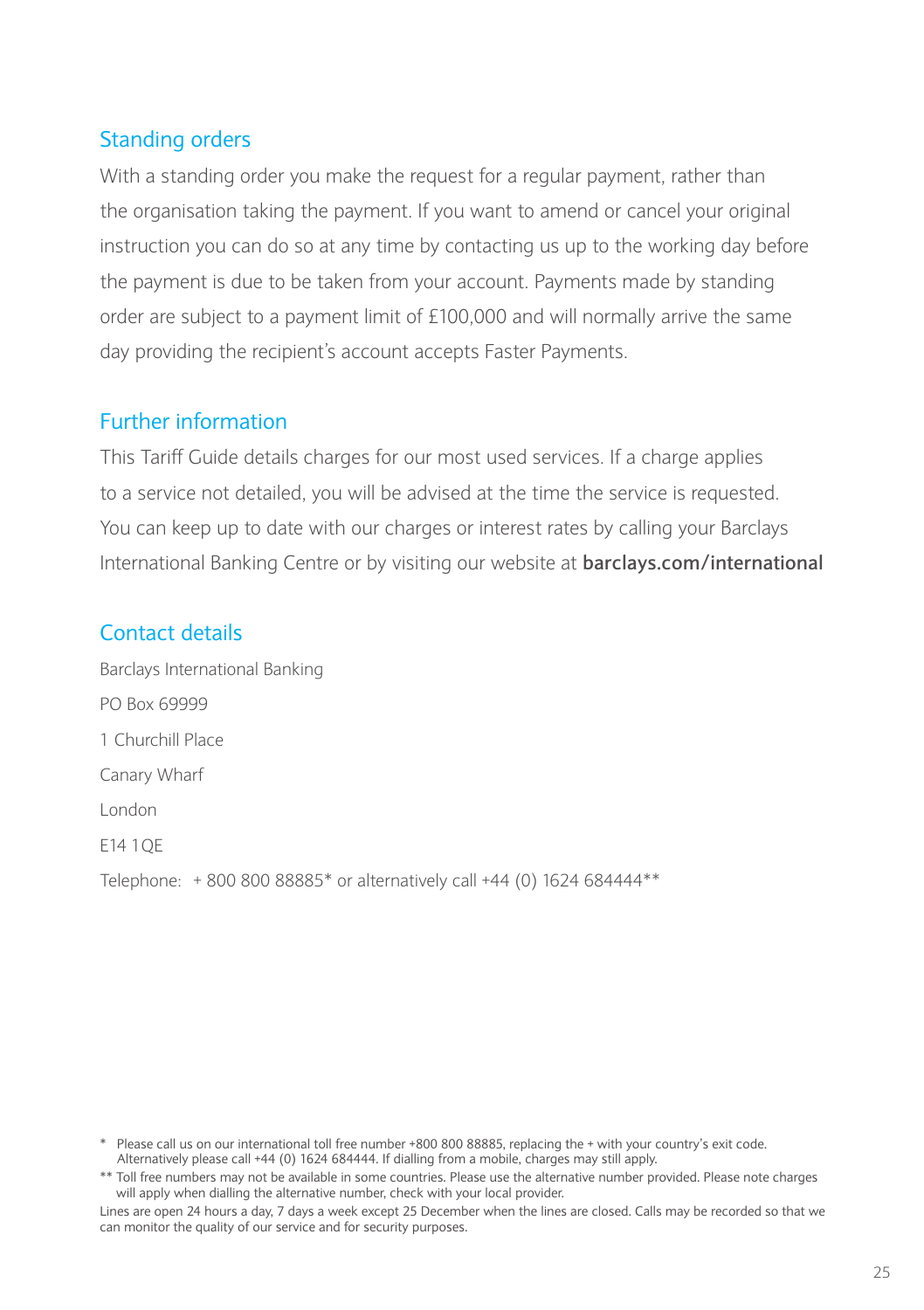# Glossary of terms

To make it easier for customers to understand what fees apply for services they use, Banks and Building Societies are using 'standardised terms'. These are intended to help customers compare the cost of service more easily. The standardised terms and their meaning are set out below.

| <b>Term</b>                                              | <b>Definition</b>                                                                                                                                                                                                                                                                                     |
|----------------------------------------------------------|-------------------------------------------------------------------------------------------------------------------------------------------------------------------------------------------------------------------------------------------------------------------------------------------------------|
| Maintaining the account                                  | The account provider operates the account for use by the customer.                                                                                                                                                                                                                                    |
| Arranged overdraft                                       | The account provider and the customer agree in advance that the<br>customer may borrow money when there is no money left in the account.<br>The agreement determines a maximum amount that can be borrowed,<br>and whether fees and interest will be charged to the customer.                         |
| Unarranged overdraft                                     | The customer borrows money when there is no money left in the account<br>(or when the customer has gone past the arranged overdraft limit) and<br>this has not been agreed with the account provider in advance.                                                                                      |
| Refusing a payment due<br>to lack of funds               | The account provider refuses a payment from the customer's account<br>because there is not enough money in it (or it would take the customer<br>past their arranged overdraft limit).                                                                                                                 |
| Allowing a payment<br>despite lack of funds              | The account provider allows a payment to be made from the customer's<br>account although there is not enough money in it (or it would take the<br>customer past their arranged overdraft limit).                                                                                                      |
| Direct debit                                             | The customer permits someone else (recipient) to instruct the account<br>provider to transfer money from the customer's account to that recipient.<br>The account provider then transfers money to the recipient on a date or<br>dates agreed by the customer and the recipient. The amount may vary. |
| Standing order                                           | The account provider makes regular transfers, on the instruction of the<br>customer, of a fixed amount of money from the customer's account to<br>another account.                                                                                                                                    |
| Sending money within<br>the UK                           | The account provider transfers money, on the instruction of the customer,<br>from the customer's account to another account in the UK.                                                                                                                                                                |
| Sending money outside<br>the UK                          | The account provider transfers money, on the instruction of the customer,<br>from the customer's account to another account outside the UK.                                                                                                                                                           |
| Receiving money from<br>outside the UK                   | When money is sent to the customer's account from an account outside<br>the UK.                                                                                                                                                                                                                       |
| Cash withdrawal in<br>pounds in the UK                   | The customer takes cash out of the customer's account in pounds at a<br>cash machine, bank or Post Office in the UK.                                                                                                                                                                                  |
| Cash withdrawal in<br>foreign currency outside<br>the UK | The customer takes cash out of the customer's account in foreign<br>currency at a cash machine or, where available, at a bank outside the UK.                                                                                                                                                         |
| Debit card payment in a<br>pounds                        | The customer uses their direct debit to make a payment in pounds. This<br>can be in a shop, online or over the phone.                                                                                                                                                                                 |
| Debit card payment in a<br>foreign currency              | The customer uses their debit card to make payment in foreign currency.<br>This can be in a shop, online or over the phone.                                                                                                                                                                           |
| Cancelling a cheque                                      | The customer ask the account provider to cancel a cheque that the<br>customer has written.                                                                                                                                                                                                            |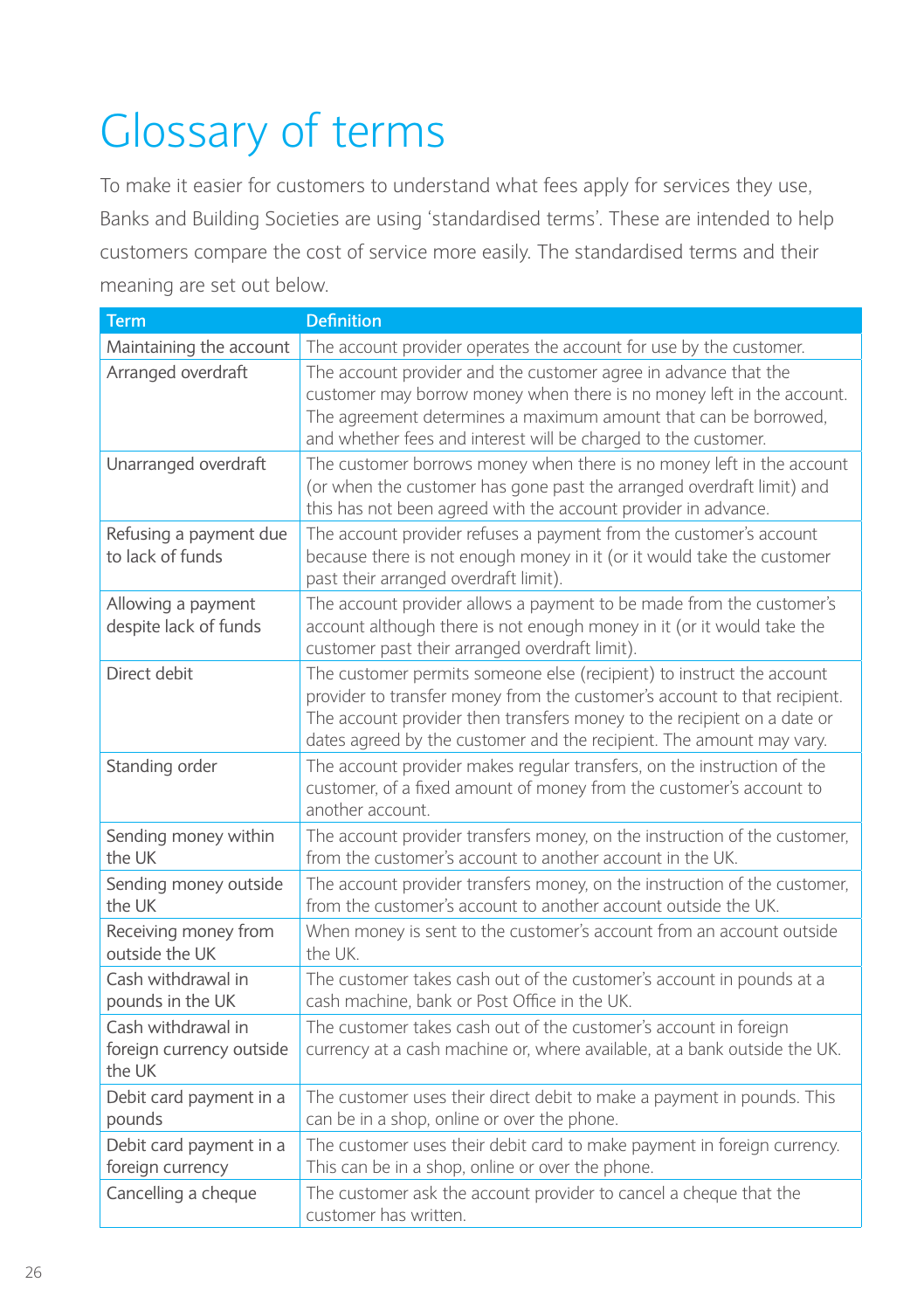# Appendix

## Service charges no longer available to new applicants

| Proposition                                                                                            | <b>Sterling</b>  | US dollar          | Euro             |
|--------------------------------------------------------------------------------------------------------|------------------|--------------------|------------------|
| Savings Solutions<br>• annual fee per relationship*                                                    | £50.00           | \$82.00            | €72.00           |
| <b>Nigerian Savings Solutions</b><br>• annual fee per relationship*                                    | £10.00           | \$16.50            | €14.50           |
| Nigerian iBank Saver<br>• monthly fee per relationship*                                                | £10.00           | \$16.50            | €14.50           |
| Global Solutions (monthly fee)<br>• for sole account holder<br>• for joint/multi-party account holders | £10.00<br>£12.50 | \$17.00<br>\$20.00 | €13.50<br>€17.00 |
| London Solutions (monthly fee)<br>• for sole account holder<br>• for joint/multi-party account holders | £10.00<br>£15.00 | \$16.50<br>\$24.50 | €14.50<br>€22.00 |
| <b>Family Package</b>                                                                                  | Free             | Free               | Free             |

| Proposition                                                                                                                                                            | <b>Sterling</b> | US dollar | Euro   |
|------------------------------------------------------------------------------------------------------------------------------------------------------------------------|-----------------|-----------|--------|
| iBank <sup>†</sup> monthly fee for account holders<br>with less than £50,000 (or currency<br>equivalent) of cash or investments or a<br>combination of the two with us | £10.00          | \$16.50   | €14.50 |
| <b>iBank Saver</b>                                                                                                                                                     | <b>Free</b>     | Free      | Free   |

\* Applicable to sole account holders and joint/multi party account holders.

<sup>†</sup> For those clients who joined Barclays International Banking post March 2014 who deposited at least £50,000 (or currency equivalent) no fee was applied.